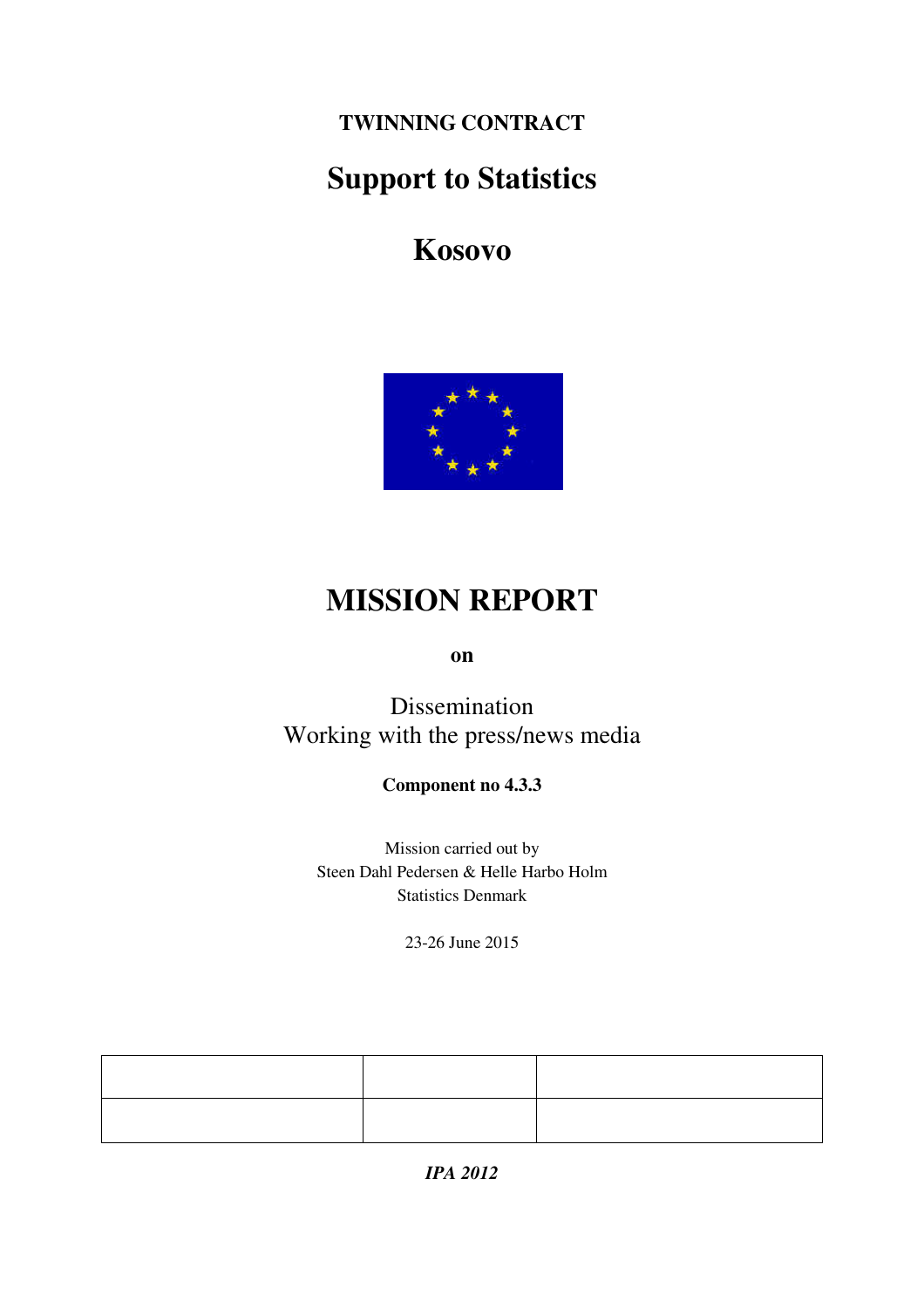*Author's name, address, e-mail* 

*Steen Dahl Pedersen Statistics Denmark Sejrøgade 11 DK-2100 Copenhagen Ø Denmark Tel: +45 39173161 Email: sdp@dst.dk* 

*Helle Harbo Holm Statistics Denmark Sejrøgade 11 DK-2100 Copenhagen Ø Denmark Tel: +45 39173709 Email: hso@dst.dk*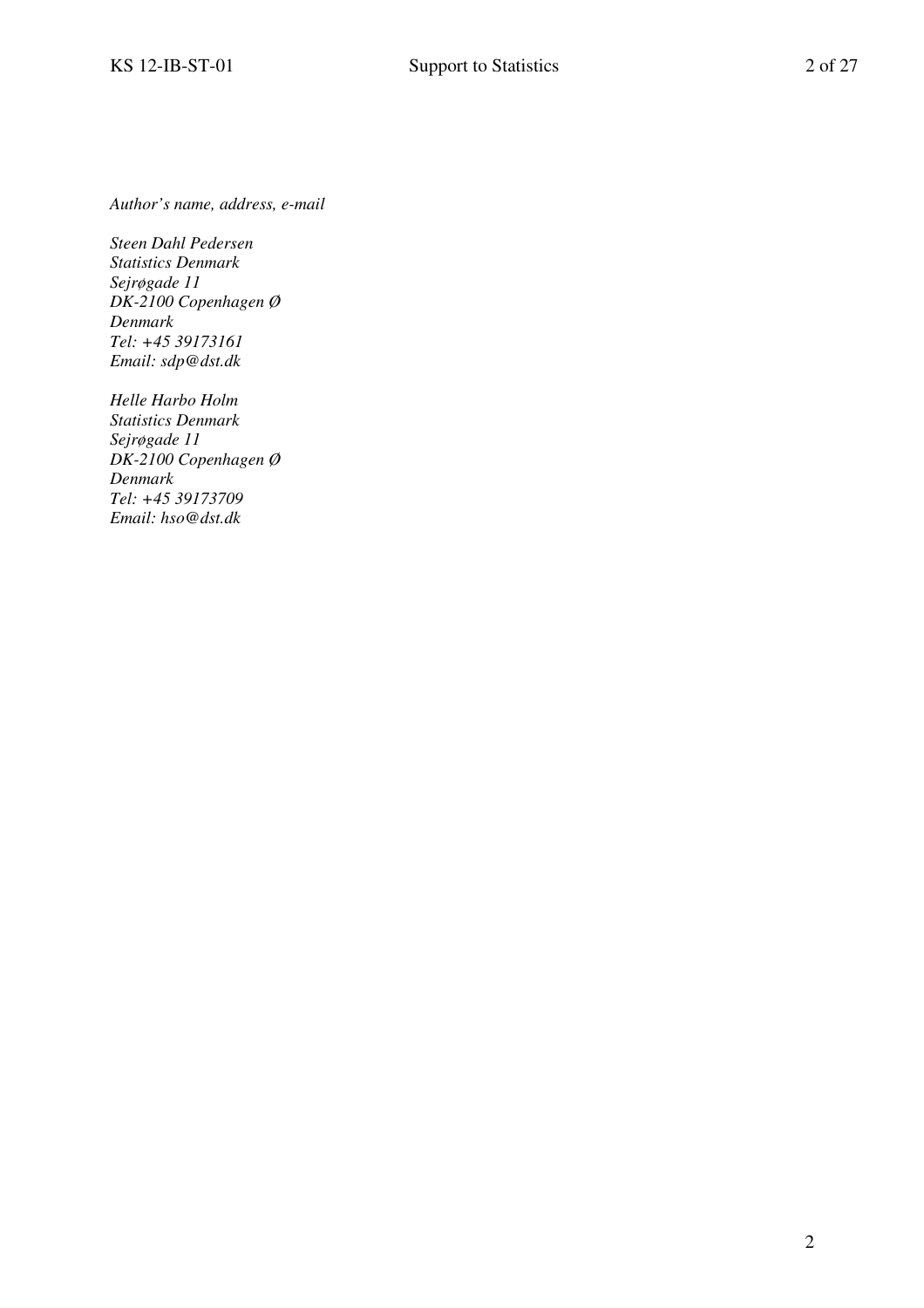## **Table of contents**

## **List of Abbreviations**

- KAS Kosovo Agency for Statistics<br>ToR Terms of Reference
- ToR Terms of Reference<br>CoP Code of Practice
- CoP Code of Practice<br>SD Statistics Denma
- SD Statistics Denmark<br>DG Director General
- Director General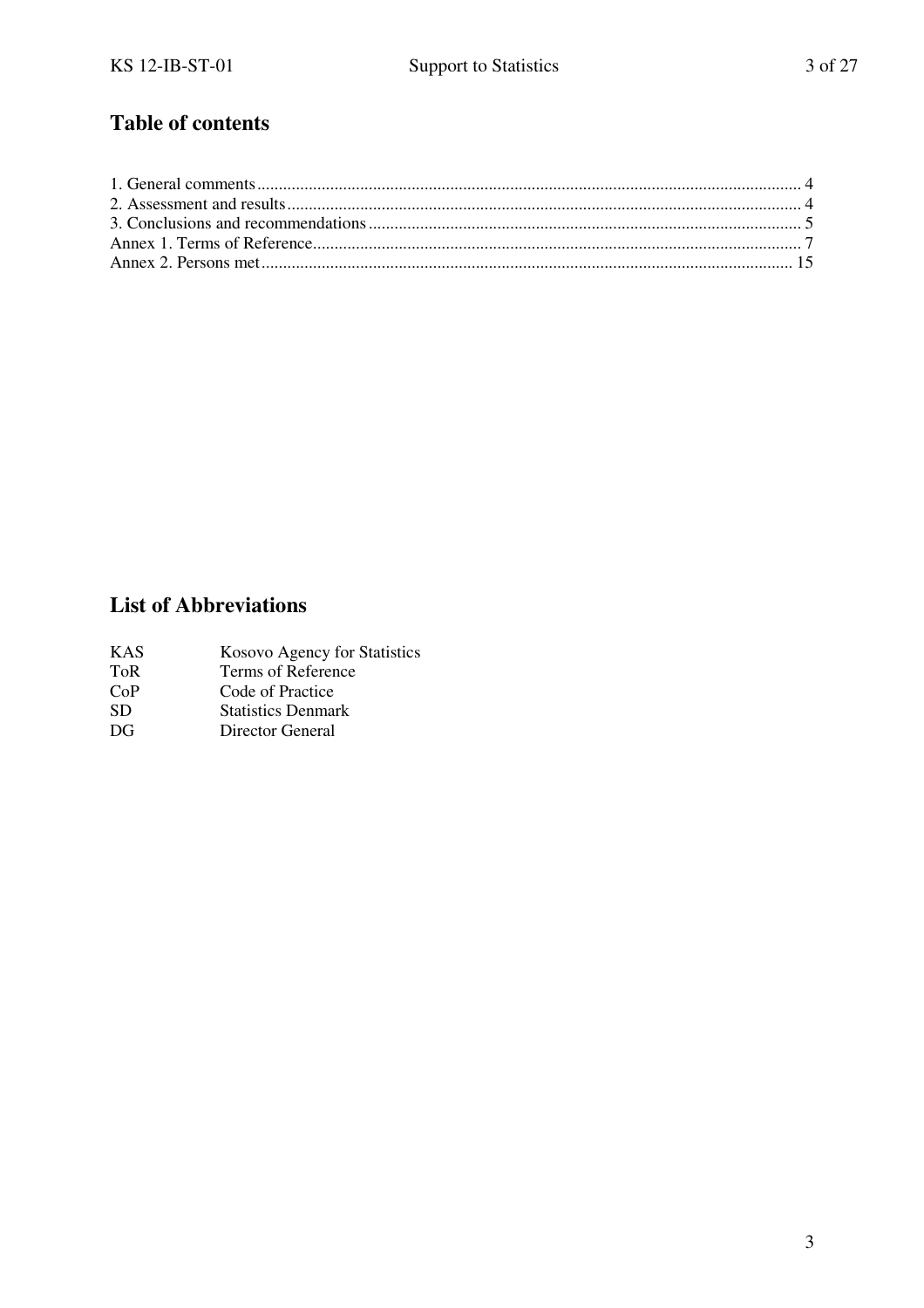#### 1. General comments

This mission report was prepared within the Twinning Project "Support to Statistics". It was the first mission to be devoted to "Working with the press/news media" within Component 4 of the project. The mission was aimed at discussing press relations in a MS Statistical Agency. The mission introduced a road map for a News Media Policy and guidelines for Kosovo Agency of Statistics.

An assessment mission on Dissemination Policy and Strategy, carried out by MS in May 2015, stated that a new Press Policy and media Strategy was important for KAS.

The concrete objectives of the mission were:

- KAS briefed the MS experts on all press activities and how they are managed at this stage.
- The MS experts briefed KAS staff on Statistics Denmark's News Media Policy and Strategy.
- KAS and the MS experts discussed how to enhance and improve the press relations at KAS.
- A roadmap for developing a News Media Policy and Strategy was outlined. Including description of new activities within KAS.
- The experts recommendations focus on activities that can be launched by KAS to better communicate with the press and to better ensure that statistics generated by KAS is passed on to the citizens of Kosovo in an easy and understandable manner.
- The mission also suggests activities that can help KAS to better understand the press and news media's need for information.

The consultants would like to express our thanks to all officials and individuals met for the kind support and valuable information which we received during our stay in Kosovo, and which highly facilitated our work. We would also like to thank the participants for their engagement and input to our discussions.

**This views and observations stated in this report are those of the consultants and do not necessarily correspond to the views of EU, KAS or Statistics Denmark.** 

## **2. Assessment and results**

KAS doesn't have a press policy or any written guidelines of how to handle the press.

#### **Activities related to the press:**

- About 10 press meetings a year
- About 100 publications a year
- About 15 Press releases a year

#### **Channels of distribution**

- Website
- Press releases
- Events
- Official e-mails
- Publications (PDF)
- Print publications e.g. Yearbook
- Facebook (4.000 followers)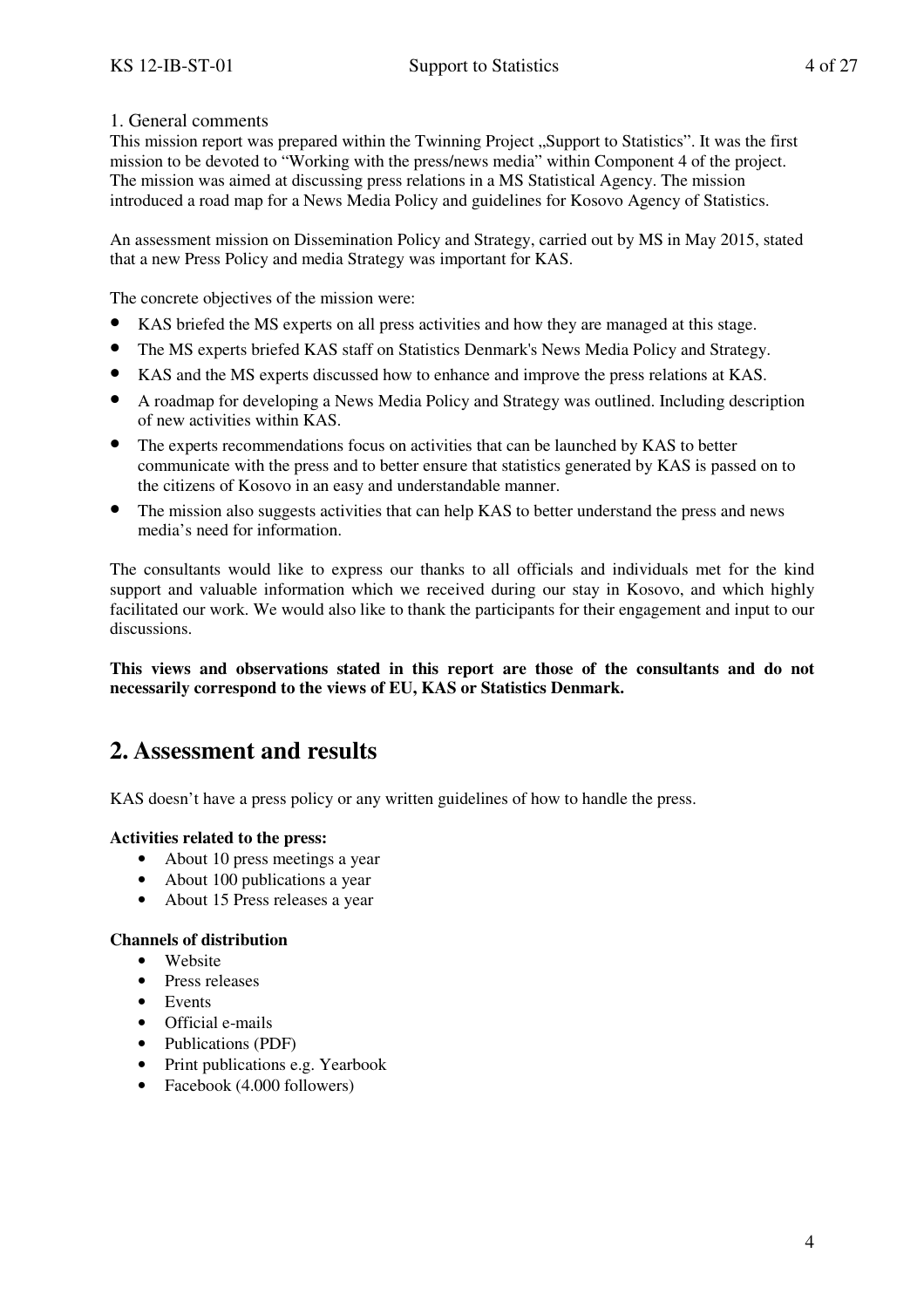#### **Monitoring the press:**

Two employees monitor the press manually. They collect and distribute press clips to the DG and to the directors. On average the monitoring includes 30 clips a day. Only print media and websites are monitored.

#### **Handling errors in the press**

KAS thrives to correct errors in the press when they are detected through monitoring. The employees responsible for the figures have to follow up.

#### **When journalists contact KAS:**

Most contacts go through the press officer, who directs the journalist to the person in charge of the specific statistic. Employees responsible for specific statistics are allowed to answer questions regarding how to understand the numbers and methods. KAS aims to list contacts on all publications. However, from time to time employees are reluctant to talk to journalists, which makes it difficult to service the media.

The DG has to approve all interviews. The DG doesn't make all interviews himself. Today it is not possible for journalists to reach KAS outside opening hours (weekdays  $8 - 16$ ).

#### **Education of employees and journalists:**

Today, there are no internal activities related to educating the employees on how to handle the press. Also, there are no activities related to educating journalists or to support dialogue with the journalists regarding their wishes and needs.

#### **Handling errors in publications**

KAS corrects and replaces publications when errors are identified. There is no practice regarding how to report corrections of errors. Sometimes documents are corrected or replaced without further information.

#### **Handling critical stories**

KAS has experienced critical stories where numbers or methodologies have been questioned. So far critical stories have been handled on an ad hoc basis.

The current way of KAS' handling of the press results in difficulties in meeting the requirements in CoP. The consultants give their input on how to meet these requirements in section 3.

## **3. Conclusions and recommendations**

The overall conclusion is that there is a strong need for a press policy and written guidelines on a number of issues related to press work. This will result in a bigger understanding within KAS on the importance of the press, on how to handle the press and on how to meet the requirements in CoP.

The press policy should include a number of sections:

Section 1: Principles, including clarification on why the press is important to KAS.

The principles should address:

- Independence
- Accessibility
- User orientation
- Relevance
- Punctuality
- Trustworthiness
- Timeliness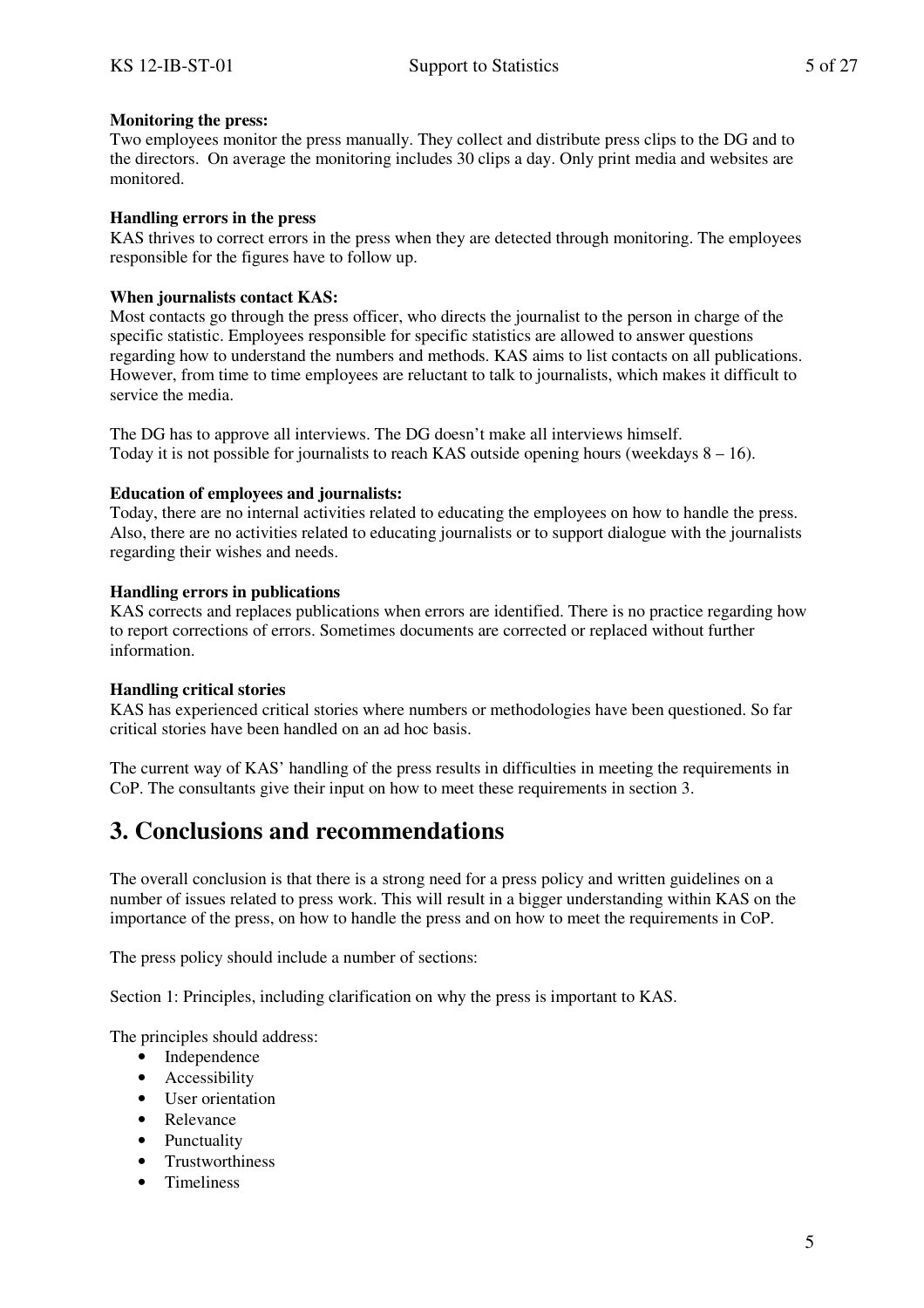- Quality
- Equality

For each principle it should be described how it is reflected in the press work of KAS.

Section 2: Most important channels to the reach the press, including:

- Website
- Press releases
- Events
- Official e-mails
- Online publications
- Print publications e.g. Yearbook
- Facebook

For every channel it should be described who is responsible and any formal requirements regarding formats, approval etc.

Section 3: When media contact KAS:

- A description of who is responsible for handling the request of the press
- Deciding the level of service provided to the press
- Deadlines for answering questions asked by the press
- Guideline for how to represent KAS in an objective way
- Clear contact info also outside office hours

Each of these bullets should be described in writing.

For all stories in the press that involve KAS it is important to monitor penetration and whether the numbers are used in a correct way.

Section 4: Handling critical stories including:

- Who should be informed when?
- Who is responsible?
- Spokes persons?
- How to be proactive, when errors are detected?

Each of these bullets should be described in writing.

Section 5: Education of employees and journalists including:

- Introduction to press work in KAS what are the guidelines and requirements?
- Media training of management and key experts
- Invite media on a regular basis (eg. once a year) for a general information meeting on how they can use KAS in their everyday work. The information meeting will also support the dialogue with the media on their expectations and requirements regarding KAS
- Offer training of journalism students in how to use KAS and statistics in journalism

Besides the recommendations for a press policy and guidelines the consultants recommend changes on following specific areas in order to underline the independence of KAS: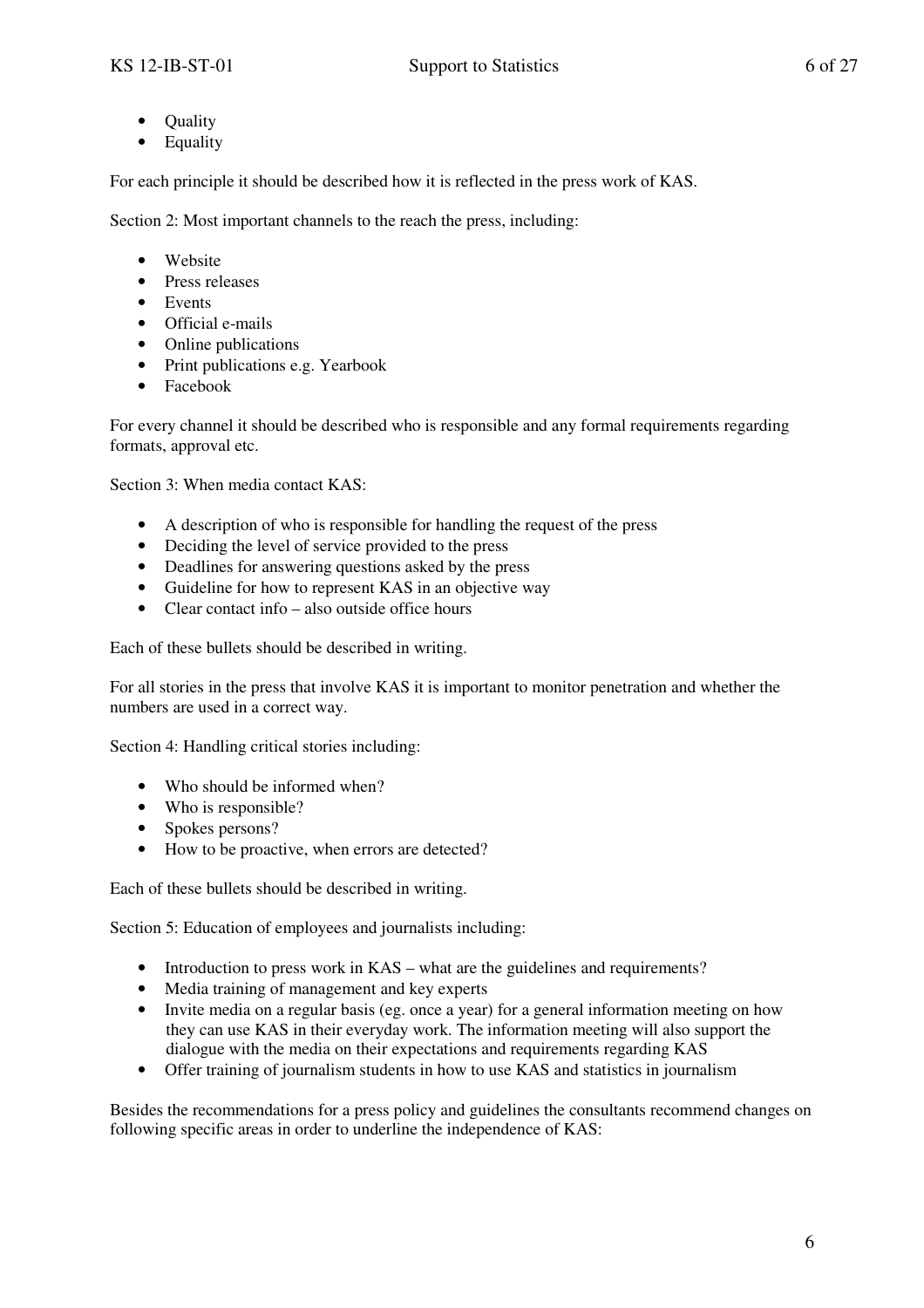- All releases of new numbers should be listed in the pre-release calendar including updates in the statbank. Also, there should be a fixed time for publishing new numbers.
- The principles included in the press policy should be made public on the web site.
- There should be contact info on all publications, including the statbank.
- KAS should consider how to handle press requests outside office hours.

## **Annex 1. Terms of Reference**







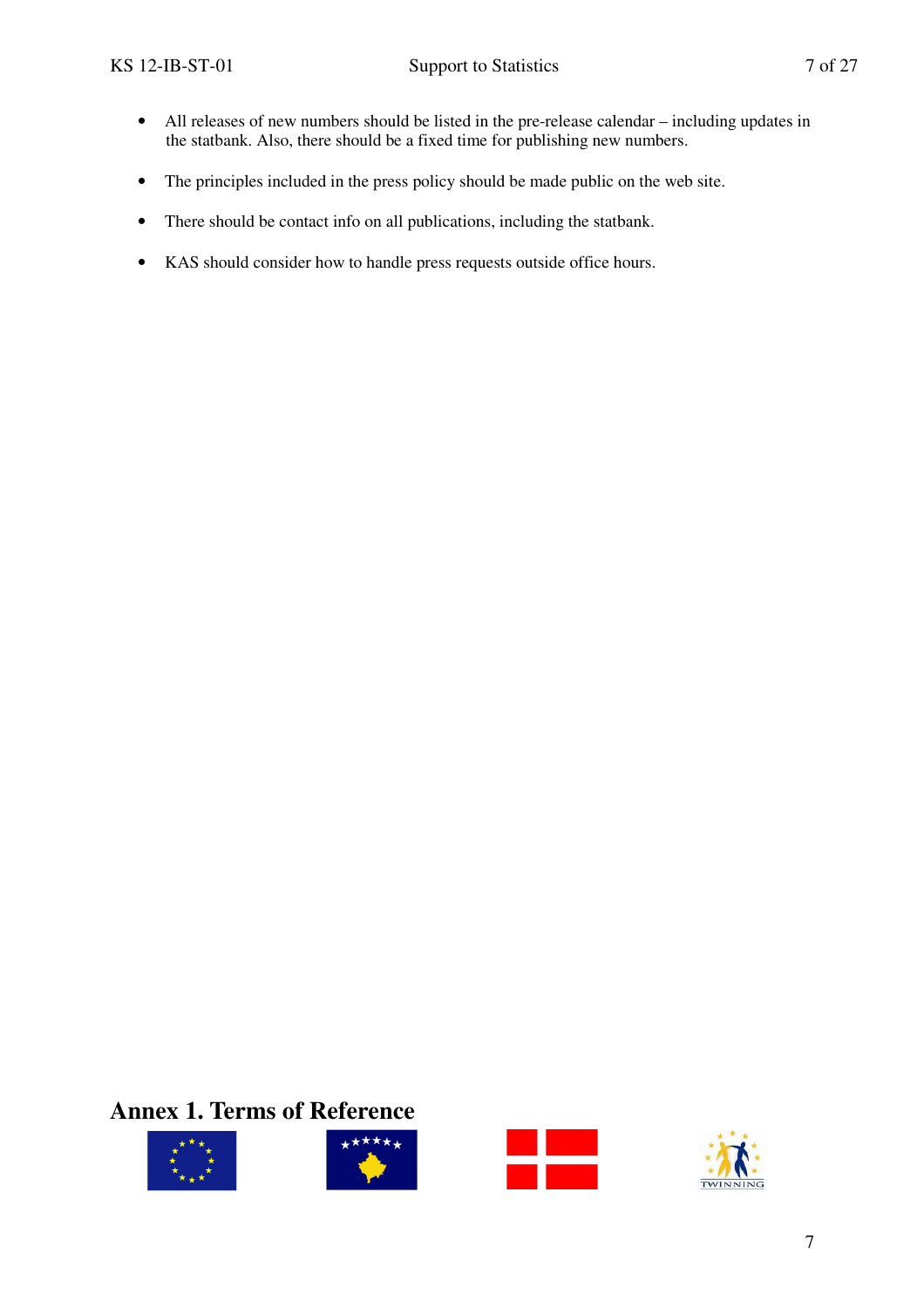### **EU Twinning Project KS12 IB ST 01**  Support to Statistics

## **Terms of Reference: Component 4:** Dissemination<br>Activity 4.3.3: Working v **Working with the press / news media**

| Scheduling:              |                    |
|--------------------------|--------------------|
| Tor-ready date:          | <b>4 June 2015</b> |
| Start / end of activity: | 23-26 June 2015    |
| <b>Reporting time:</b>   | 3 July 2015        |

| <b>Mandatory</b><br><b>Result</b> | <b>Intervention logic</b>                 | <b>Benchmarks</b>                                                                                                                                                                                            | <b>Sources of</b><br>information                               | <b>Assumptions</b>                                                                                                                                                                                                                                                                                                                                                                                           |
|-----------------------------------|-------------------------------------------|--------------------------------------------------------------------------------------------------------------------------------------------------------------------------------------------------------------|----------------------------------------------------------------|--------------------------------------------------------------------------------------------------------------------------------------------------------------------------------------------------------------------------------------------------------------------------------------------------------------------------------------------------------------------------------------------------------------|
| <b>Activity</b><br>4.2            | <b>Developing</b><br>Web<br>dissemination | KAS website and its<br>user-friendliness<br>improved by 8 <sup>th</sup><br>project quarter<br>Dissemination<br>$\bullet$<br>database installed<br>and available to the<br>public by $7th$ project<br>quarter | • Twinning<br>quarterly reports<br>• Mission Reports<br>actuel | Sufficient<br>$\bullet$<br>absorption<br>capacity<br>Low turn-over<br>$\bullet$<br>of staff involved<br>in<br>implementation<br>Staff works on<br>$\bullet$<br>project related<br>tasks in between<br>missions<br>A detailed<br>$\bullet$<br>Terms of<br>Reference is<br>developed in a<br>timely manner<br>detailing tasks<br>(input), expected<br>output,<br>participants of<br>the activity and<br>agenda |

#### **Mandatory result of the component:**

#### **Subject / purpose of activity: 4.3.3 activity**

Discussing press relations in a MS Statistical Agency. Introducing a road map for a News Media Policy and Strategy for Kosovo Agency of Statistics.

### **Expected output of the 4.3.3 activity**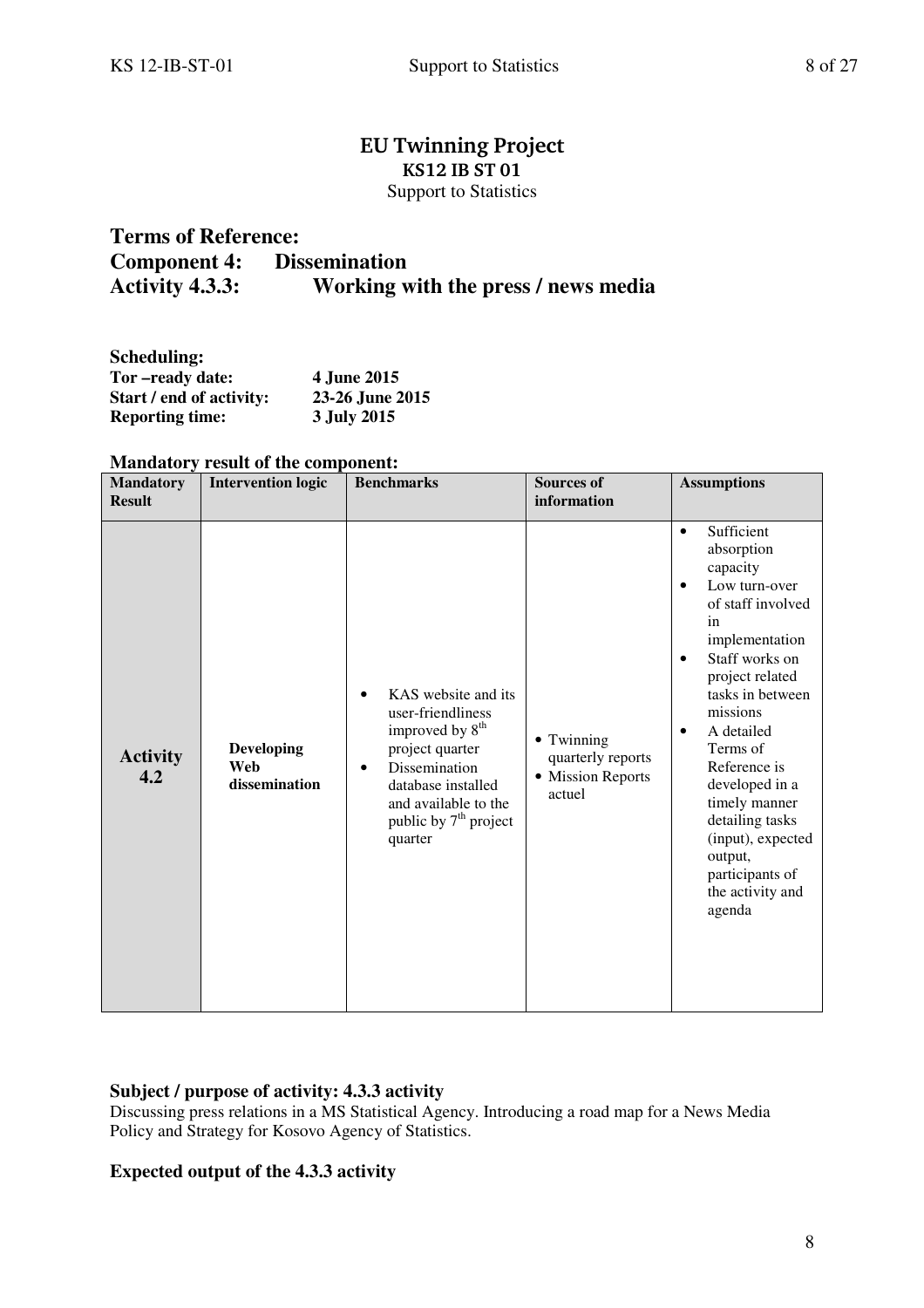- Assessment of present Press Relations at KAS
- Roadmap for developing a News Media Policy and Strategy for Kosovo Agency of Statistics.

KAS program of official statistics 2013-2017 states that a dissemination policy including guidelines for design of tables and graphs and for the improvement of the website should be developed. An assessment mission on Dissemination Policy and Strategy, carried out by Jesper Ellemose Jensen and Annegrete Wulff in May 2015, stated that a new Press Policy and media Strategy was important for KAS. Currently KAS conducts press conferences on an ad hoc basis.

In this mission KAS will brief the MS experts on all Press activities and how they are managed at this stage. The MS experts will brief KAS staff on Statistics Denmark's News Media Policy and Strategy.KAS and the MS expert's will discuss how to enhance and improve the press relations at KAS.

A roadmap for developing a News Media Policy and Strategy will be outlined. Including description of new activities within KAS and also any new missions needed from the Twinning project. The roadmap should take into account the scarce resources at KAS. The experts recommendations should focus on activities that can be launched by KAS to better communicate with the press and to better ensure that statistics generated by KAS is passed on to the citizens of Kosovo in an easy and understandable manner. The mission should also suggest activities that can help KAS to better understand the press and news media's need for information. Such activities could be focus group meetings with press / news media and briefings on specific surveys of particular interest like the agricultural census.

#### **KAS resources:**

- 1. Mr. Burim Limolli, Head of IT, KAS, burim.limolli@rks-gov.net
- 2. Hazbije Qeriqi, Communication Officer, KAS, hazbije.qeriqi@rks-gov.net
- 3. Ms. Drita Sylejmani, Dissemination Officer, KAS, drita.sylejmani@rks-gov.net
- 4. Ms. Shqipe Gashi, Dissemination Officer, KAS shqipe.gashi@rks-gov.net

#### **KAS Twinning team:**

Project Leader Mr. Ilir T. Berisha, Director of Economic Statistics and National Accounts, Ilir.T.Berisha@rks-gov.net

RTA Counterpart Ms.Teuta Zyberi, International Relations Officer, teuta.zyberi@rks-gov.net

#### **Member state resources:**

Mr Steen Dahl Pedersen, Head of Communication, Statistics Denmark, CUZ@dst.dk Mr. Helle Harbo Holm, Senior Adviser, Head of Press Relations, Statistics Denmark, HSO@dst.dk

#### **Twinning ressources:**

Mr Per Knudsen, RTA, pkn@dst.dk Ms Nora Zogaj, RTA assistant, nzogaj@yahoo.com

#### **Background**

In general the activities in component 4 will address the following issues: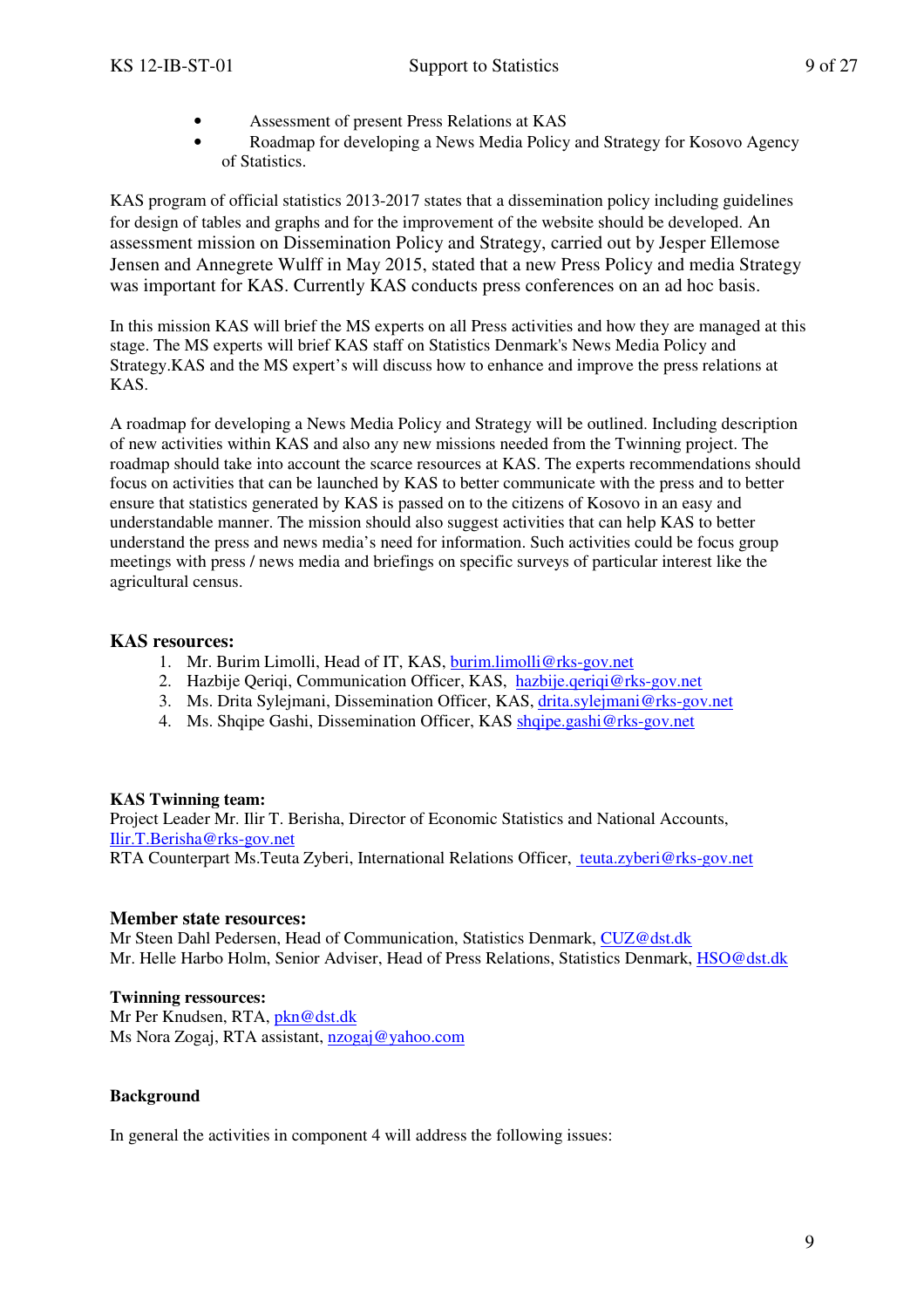- Improve web dissemination for selected statistics including improvement of KAS website to make it a more user-friendly and flexible dissemination tool;
- Develop guidelines for the design of tables and graphs, also to be applied for dissemination on the web;
- Develop a dissemination database, including more complete metadata covering different aspects related to data quality;
- Improve Direct user communication
- Introduce Dissemination Strategy and Policies according to Code of Practice
- Develop a dissemination strategy
- Introduce improved methods / procedures for working with the press and news media

#### **Activities to be undertaken in preparation for the mission:**

List of attached documents

- Program of official statistics 2013 -2017
- Mission report: Improvement of Dissemination Development of Dissemination Strategy (4.9.1 Ellemose Jensen & Wulff)
	- Twinning Mission Reports, Component 4 (all available at dst.dk/Kosovo)

### **Annex 1. Program, - May 2015**

| Day          | <b>Place</b> | <b>Time</b>     | <b>Event</b>                                              |
|--------------|--------------|-----------------|-----------------------------------------------------------|
|              |              |                 |                                                           |
| 1            | <b>KAS</b>   | 10:00           | Introductory remarks to this part of component 4          |
|              |              | 10:15           | KAS: will brief the experts on the current state of press |
|              |              |                 | relations within KAS.                                     |
|              |              | 11:00           | Coffee                                                    |
|              |              | 11:15           | MS: Will brief KAS participants on Statistics             |
|              |              |                 | Denmark's Press relations strategy and dissemination      |
|              |              |                 | activities.                                               |
|              |              |                 |                                                           |
|              |              | 12:00           | Lunch                                                     |
|              |              | 13:30           | MS: European Requirements and experiences on press        |
|              |              |                 | relations                                                 |
|              |              |                 | <u>Keywords for agenda:</u>                               |
|              |              |                 | Code of Practice                                          |
|              |              |                 | News to the press                                         |
|              |              |                 | Monitoring the press                                      |
|              |              |                 | Correcting errors                                         |
|              |              |                 | Procedures for press contacts                             |
|              |              |                 | Press guidelines for the statistical divisions            |
|              |              |                 | Press policy / press strategy                             |
|              |              | 14:30           | Coffee                                                    |
|              |              | $15:00 - 16:00$ | Discussion                                                |
|              |              |                 |                                                           |
| $\mathbf{2}$ | <b>KAS</b>   | 09:00-16:00     | Keywords for agenda continued                             |
|              |              |                 |                                                           |
|              |              |                 |                                                           |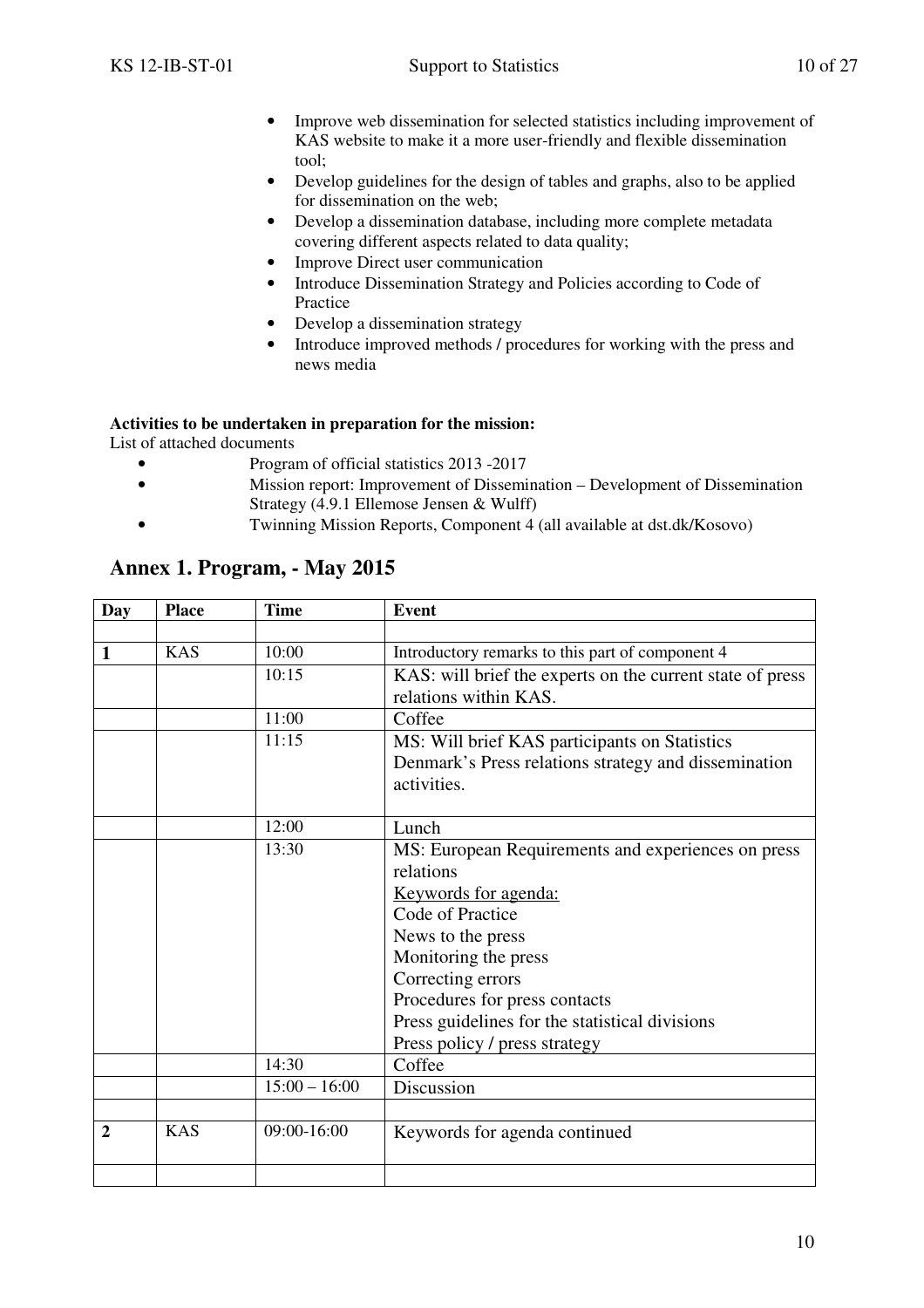| 3 | <b>KAS</b> | 09:00-12:00 | Keywords for agenda continued<br>Recommendations   |
|---|------------|-------------|----------------------------------------------------|
|   |            | 13:00-14:00 | Debriefing                                         |
|   |            | 14:00-1600  | Report writing                                     |
|   |            |             |                                                    |
|   | <b>KAS</b> | $09:00-$    | Report writing                                     |
|   |            | 11:00       | Debriefing: Experts, KAS Project Leader, Component |
|   |            |             | Leader, and RTA                                    |

## **Annex 2. Road map for news media policy**

Section 1: Principles, including clarification on why the press is important to KAS.

*The press is important to KAS for a number of reasons (eg.): In order to provide the general public with important numbers from KAS; in order to make the public support the work of KAS – when*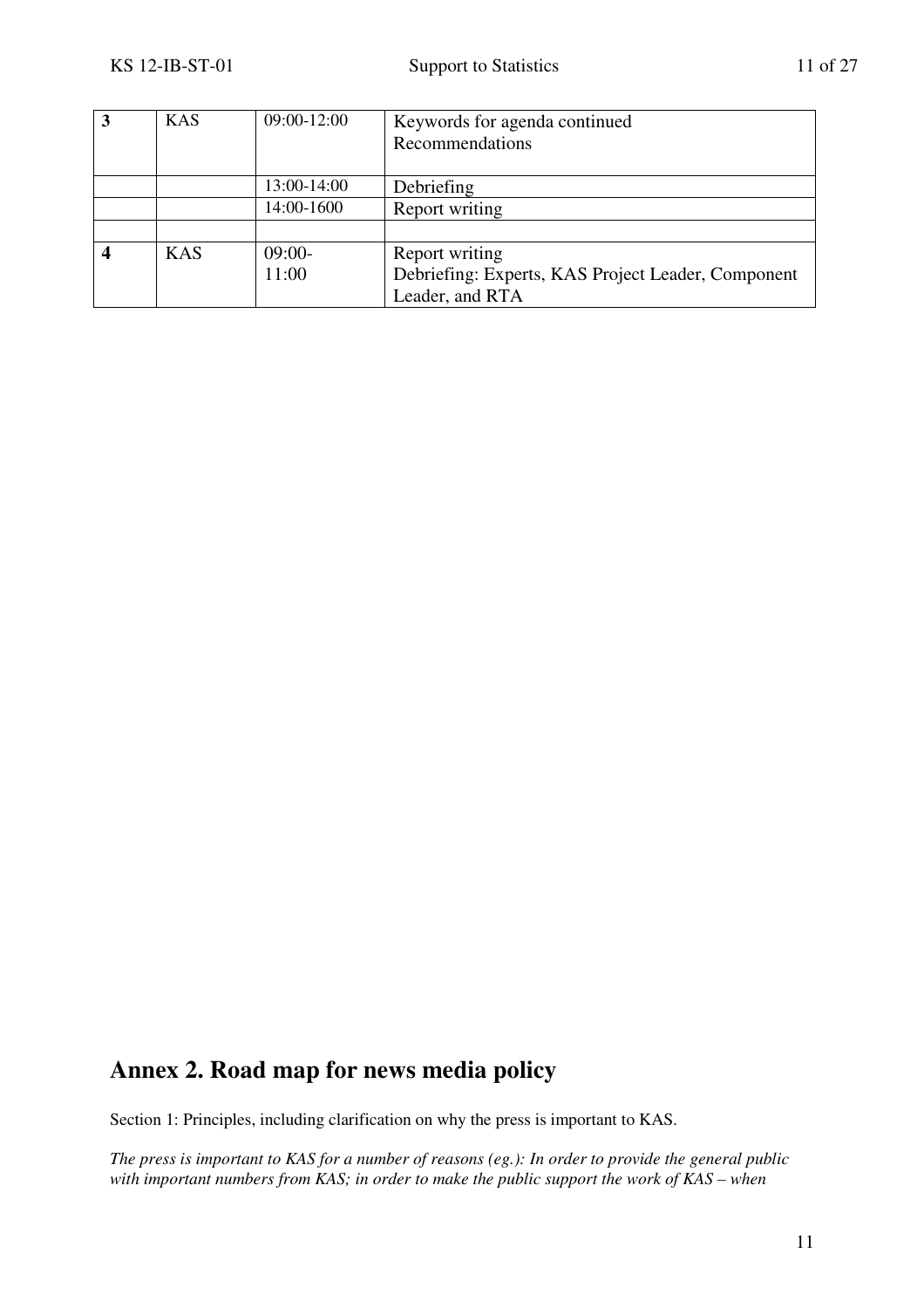*making censuses for example; and in order to promote KAS in general as an important and independent institution supporting democracy in Kosovo.* 

The principles addressed:

- Independence
	- o *The status and perception of KAS among journalists as being independent. Eg. referring to the legislation on KAS. Pointing out that KAS does not have any specific agendas*
- **Accessibility** 
	- o *The possibility for journalists to get in contact with the right person in KAS + to get in contact with KAS outside office hours (guidelines)*
- Relevance and user orientation
	- o *That needs and expectations of journalists are being identified and being considered by KAS. Supporting general dialogue with the media.*
- Punctuality
	- o *That numbers and publications are published according to the publication calendar.*
- Trustworthiness
	- o *Being open and helpful to all journalists. Giving them access to relevant, precise and correct information. Keeping promises to journalists – eg. promise of response before deadline.*
- Timeliness
	- o *Quick response to journalists. When that is not possible, journalists are given an explanation and an indication on when to expect an answer.*
- Quality and equality
	- o *All journalists are given the same high-quality service. KAS assist journalists, also in cases where a journalist has a news angle different to KAS'.*

Section 2: Most important channels to the reach the press, including:

- Website
- Press releases
- Events
- Official e-mails
- Online publications
- Print publications e.g. Yearbook
- Facebook

For every channel it should be described who is responsible and any formal requirements regarding formats, approval etc.

*Things to consider: What information do you choose to publish where, and why does that make sense from a user perspective? Be aware why you choose one channel before another. Releases should always be handled in the same way and published in the same channels – which one is best suited? Do you have the channels you need available?*

Section 3: When media contact KAS:

- A description of who is responsible for handling the request of the press
	- o *Is it the employee who made the numbers? Should the responsibility be placed at a higher level? No matter whom you choose, make sure to have guidelines, so they know exactly what is expected from them, and when they should pass the responsibility to someone else.*
	- o *How do you coordinate contacts from the press? Is the press unit always informed?*
- Deciding the level of service provided to the press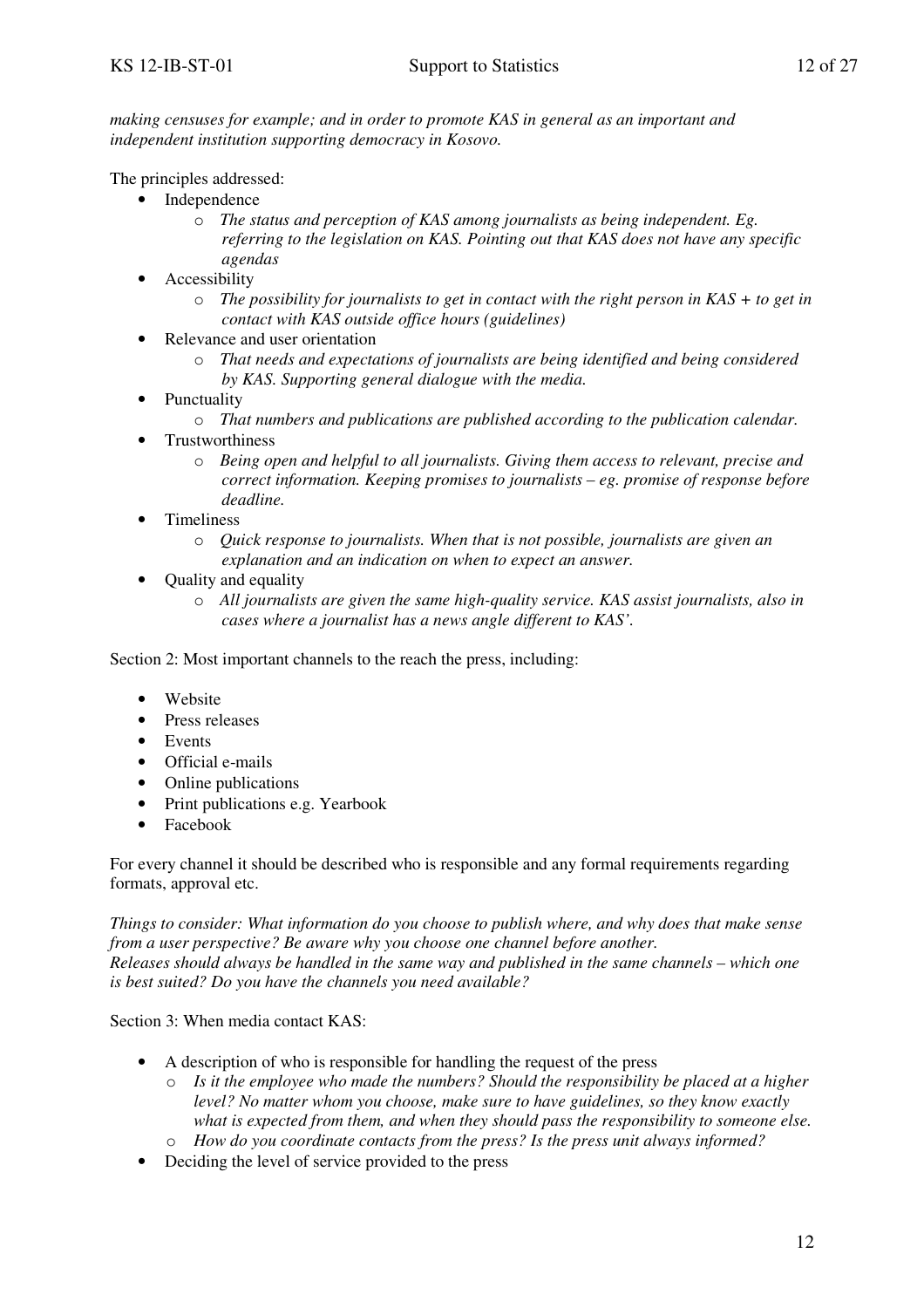- o *It is important that the service to all media meets the same standards so no one can accuse you of favorizing some to others. Be realistic and consider the resources you have available.*
- Deadlines for answering questions asked by the press
	- o *Be aware of how the media works and set a time for when questions should be answered. Within 2 hours, within the same day?*
- Guideline for how to represent KAS in an objective way *Suggestions:* 
	- o *Employees never make comments about opinions, but stick to facts*
	- o *Don't criticize other institutions, but explain how KAS works and why that makes sense to you*
	- o *All media are treated equally even if you don't agree in the agenda of the journalist*
- Clear contact info also outside office hours
	- o *Describe the expectations to the person listed as a contact, e.g. when they should be available and if they need approval to say anything that will be quoted.*
	- o *Is there a need for a 24/7 contact for the press? To what extent do you service the press outside office hours? Only if they need interviews or do you help find and explain numbers?*

Each of these bullets should be described in writing.

*Input for a guideline for when journalist call employees:* 

- Interview the *journalist:* What is the purpose of the interview? Is it background or *quotation? What is your role?*
- *Take your time. If you need to gain insight into a question or to have the papers in front of you, ask the journalist if you can return in 10 minutes.*
- *Don't use incomprehensible formulations. The journalist is not an expert.*
- *Comment on and explain the numbers/figures the journalist is able to make a better story, if the figures are being understood.*
- *Provide additional information.*
- Get the mail address/phone number of the journalist.
- *Remember to keep your promises to a journalist.*
- *Trust the journalist. Do only ask to see quotations if the story is critical or conflict-ridden – or if you have had bad experiences with the journalist.*
- Ask the journalist about the expected outcome of his/her enquiry.

For all stories in the press that involve KAS it is important to monitor penetration and whether the numbers are used in a correct way.

#### Section 4: Handling critical stories including:

*Define what is a critical story to KAS? What should the employees be aware of? Should there be different ways of handling different types of crises? Do you always respond to criticism?* 

- Who should be informed when?
	- o *When must the employees seek advice from his/her Head of Division/Director? At what state should the press unite be involved? In which cases should the GD be involved?*
	- Who is responsible?
		- o *Who is responsible to make sure the right people are involved at the right time?*
- Spokes persons?
	- o *In a critical case do you appoint one spokesperson? Who appoints the spokesperson? Do the directors have a duty to give interviews in critical cases?*
	- o *When does the spokesperson need approval and from whom?*
- How to be proactive, when errors are detected?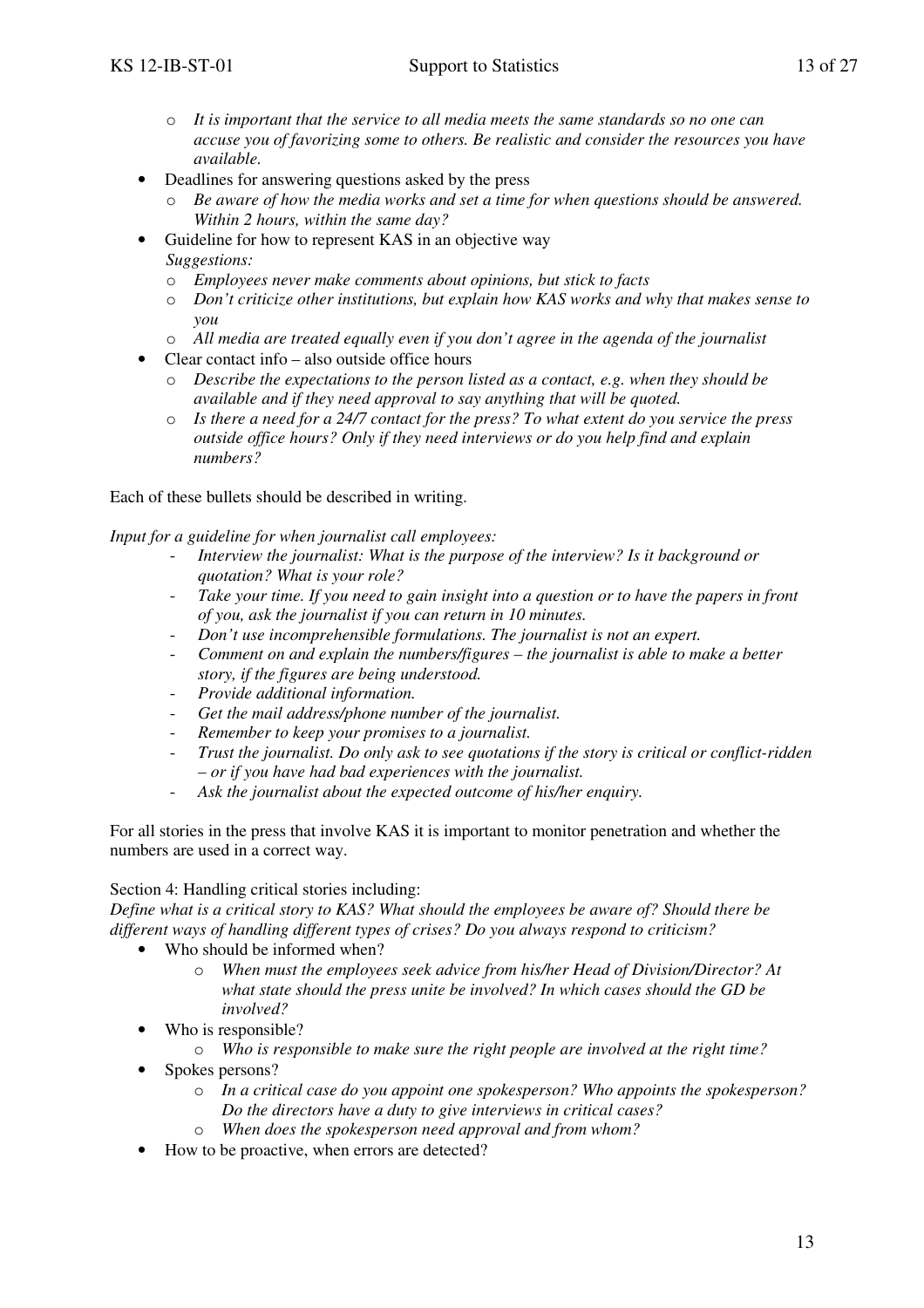o *Errors should always be reported to the press unit and all persons responsible to discuss how to react externally. Who's responsible to react and report errors, and who has the last saying when you have to decide whether you should make a statement to the press?* 

Each of these bullets should be described in writing.

Section 5: Education of employees and journalists including:

- Introduction to press work in KAS what are the guidelines and requirements?
	- o *A short introduction (in writing) to employees on how press work is conducted in KAS. An overview of principles and guidelines to make sure that employees have a basic understanding of the press policy.*
- Media training of management and key experts
	- o *Training to help management and key experts to prepare for interviews and to stay on message when interviewed by journalists. Included should also be training in how to communicate in critical situations.*
- Invite media on a regular basis (once a year) for a general information meeting on how they can use KAS in their everyday work.
	- o *The information meeting is an opportunity to tell the journalists about new developments within KAS – e.g. how to use the stat bank (ASK Data). The meeting will support the dialogue with the media on their general expectations and requirements regarding KAS*
- Training of journalism students in how to use KAS and statistics in journalism
	- o *KAS can offer the journalism school to conduct a seminar in how to use KAS and statistics in journalism. The seminar could develop into being a regular part of the education of journalists in Kosovo – and could in general support the understanding of KAS among journalists.*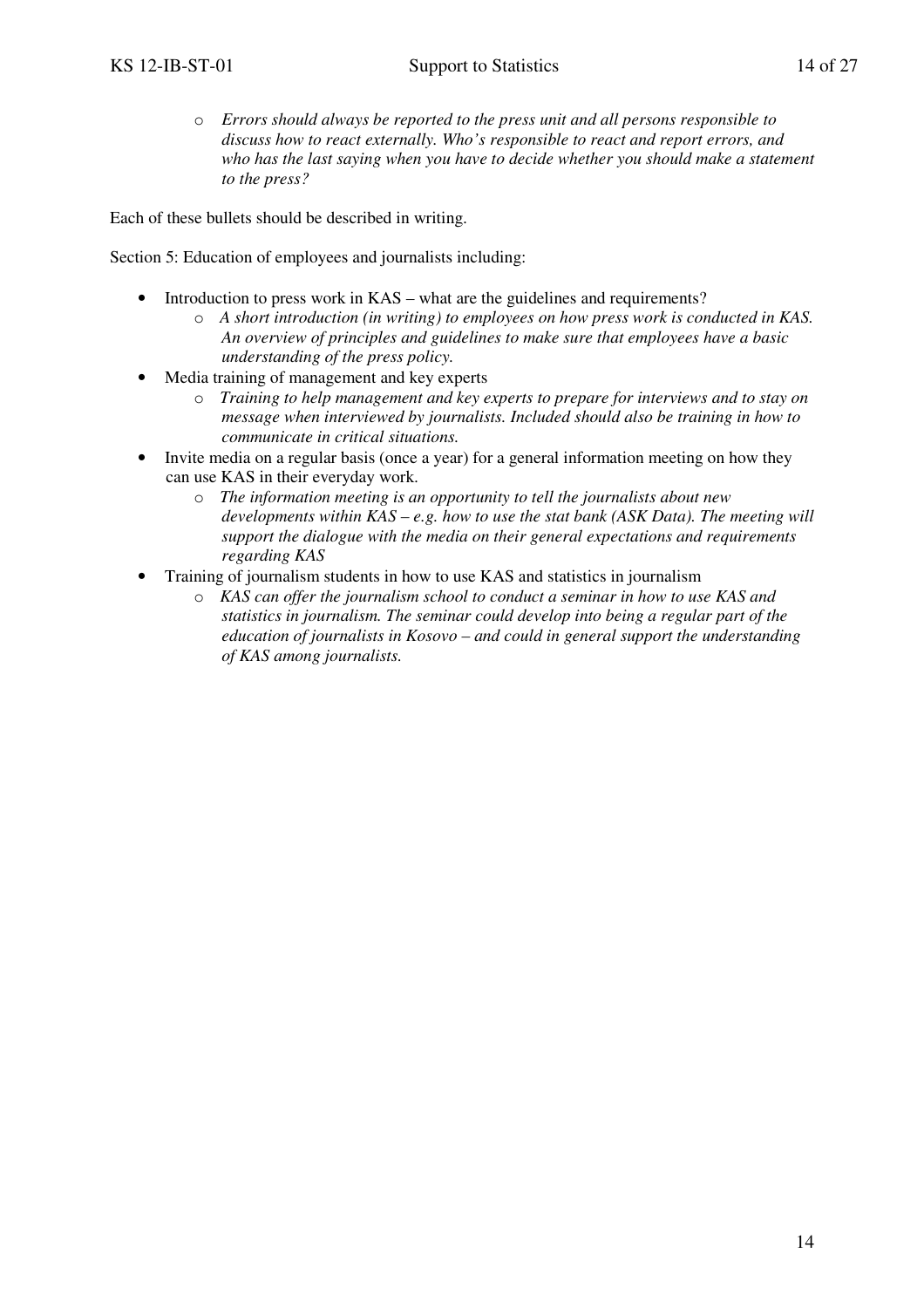## **Annex 3. Press policy and guidelines, Statistics Denmark**

## **Media Policy of Statistics Denmark**

### **Basic principles**

Statistics Denmark is a user-friendly, open, accessible and communicative institution, and the news media is one of our most important interested parties.

The news media is instrumental in forming the picture of Statistics Denmark as seen by most citizens and the news media participates in disseminating the knowledge and contents of the great variety of statistics published by Statistics Denmark. In this way, the news media contributes to presenting the statistics as an important basis of democracy and social and economic conditions.

Against this background, we want to create and maintain good relations with the news media by providing professional service of high quality, adapted to the needs of the individual type of media. This applies to both when new statistics are disseminated, when we deal, for other reasons, with the news media, and when we are contacted by the news media

#### **Trustworthiness**

We want to maintain and enhance our trustworthiness by providing journalists with easy access to relevant, precise and correct information. Explanations will be given, if we are, for some unknown reasons, unable to provide journalists with information.

#### **Competence**

It is a general rule that the employee who has specialist competence in a subject-area deals with the news media. The statistical divisions of Statistics Denmark have the basic responsibility for cooperating with the news media in their own field of statistics. It should not be assumed that journalists have any special insight into our knowledge of our subject-area. We are therefore responsible for disseminating our knowledge to the news media in a comprehensible manner.

#### **Timeliness**

Supporting the news media as quickly as possible is essential. During office hours we aim at providing easy and rapid answers to enquiries and not later than on the same day. In cases, where we are unable to provide answers on the same day, this must be clearly stated in our dealing with enquiries.

#### **Accessible**

It is our aim that it is possible to get in contact with the right employee during office hours. Outside office hours it is possible for the news media to contact the Head of Dissemination Centre or the journalist, who considers the need for further assistance.

#### **Quality**

We provide all journalists with the same high-quality service, irrespective of the type of media and we are aware of the journalists' varying working conditions – including deadlines. We aim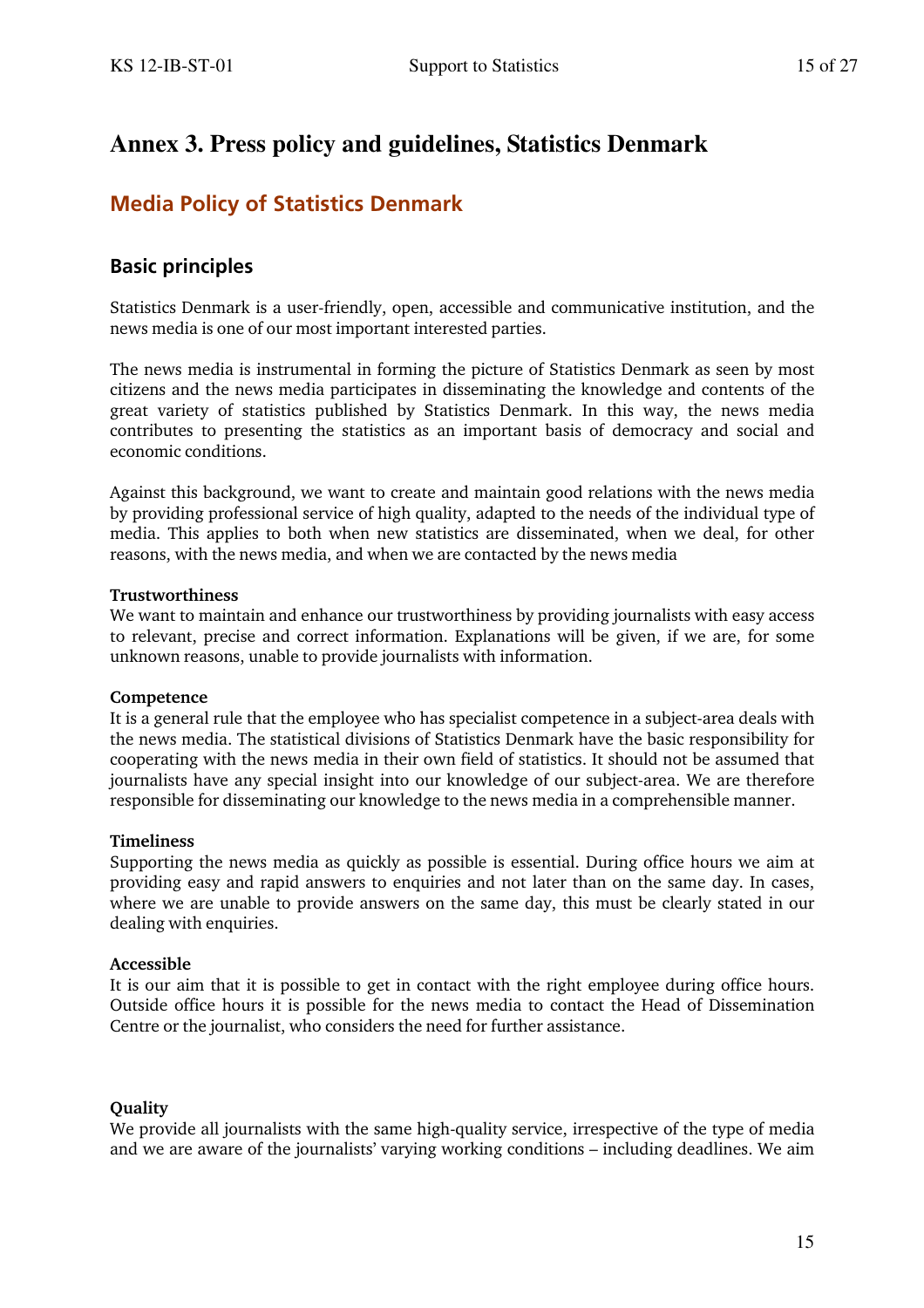at detecting the news items of the matters that we are working with. We assist the news media on their own conditions, also in cases where a journalist's news angle is different to ours.

### **Dealing with the news media – where Statistics Denmark is the sender**

#### **News from Statistics Denmark**

The rapid release service *News from Statistics Denmark* is intended for the news media as the most important target group – primarily web-based news media – but also for other users, e.g. experts. This is part of the preparation of both the text and figures. Consequently, the design of *News from Statistics Denmark* enhances the usefulness for the news media, i.e. concise, clear and the most important items are indicated first. For other target groups, this also enhances the usefulness of *News from Statistics Denmark.* The statistical division concerned prepares the manuscript to *News from Statistics Denmark* and the final editing is conducted in dialogue with the Dissemination Centre. The newsletter *News from Statistics Denmark* is used for publishing summary results only.

If the contents of an issue of *News from Statistics Denmark* are of current interest to journalists, other than our regular readers, they are briefed by the Dissemination Centre. The contact person stated in *News from Statistics Denmark* is made available to the news mead on the day when the newsletter is published. If a contact person is prevented from assisting the news media, the Dissemination Centre is immediately informed of this and the contact person's Head of Division concerned ensures that all enquiries are answered.

*News from Statistics Denmark* is published at 9.00 on the release date announced in advance – neither before nor after this time. Nobody outside Statistics Denmark gain access to the contents of *News from Statistics Denmark* before publication of the results.

Publication of *News from Statistics Denmark* is announced in advance at: www.dst.dk/nytkalender. It is possible to be informed of each publication of statistics and of each new pre-announcement via RSS-service.

#### **Net-based magazine Behind the Figures**

The net-based magazine Behind the Figures is the journalistic cornerstone on our website, www.dst.dk/bagtallene. Here, stories with a journalistic angle are published, emphasizing timeliness.

It is intended that the news media can make active use of our net-based magazine Behind the Figures as springboard or inspiration for own stories. Everyone can, on our website, register for receiving the net-based magazine Behind the Figure. An automatic e-mail will then be sent, when a new issue is published.

Behind the Figures is edited by a journalist employed with the Dissemination Centre. All employees at Statistics Denmark are encouraged to contribute with ideas for articles in the netbased magazine Behind the Figures, also text sections. This is made in agreement with the journalist.

#### **Press releases**

Press releases are particularly intended for briefing the news media:

- Publication of theme or annual publications
- Publication of a completely new issue or a particularly interesting issue of *News from Statistics Denmark*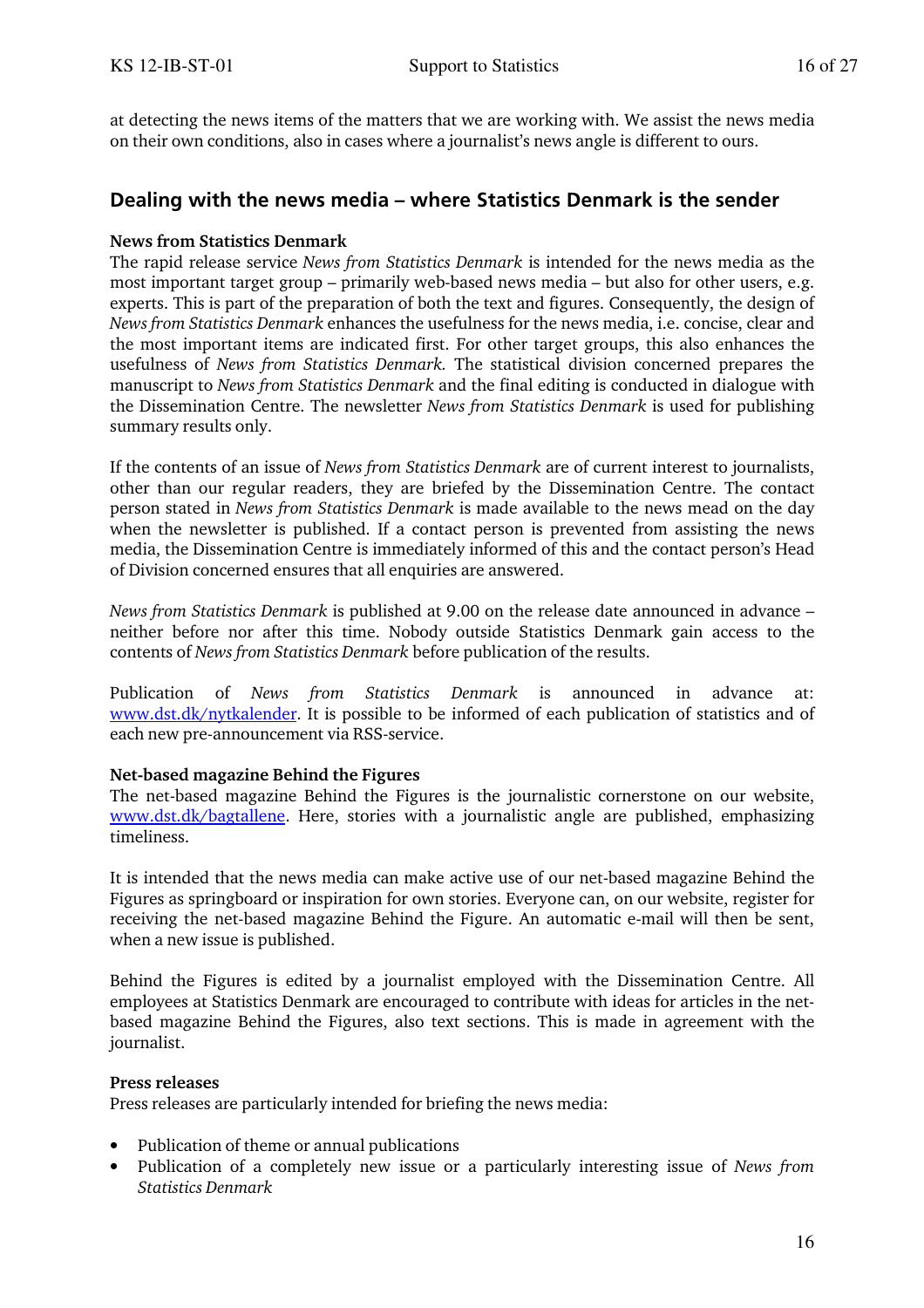- Publication of articles in the net-based magazine Behind the Figures, on which special attention is to be focused
- Other news items than figures, e.g. changes in the organization, new statistics or changes to existing, particularly interesting results, new or forthcoming possibilities of services and publications.

The initiative to issue a press release may originate from, both the statistical divisions and from the Dissemination Centre. The text is written by the Dissemination Centre and the final editing of the text is conducted in dialogue with the relevant employees.

The press release contains the name of the contact person available to the news media on the day when the press release is sent out. If the contact person is prevented from assisting the news media, the Dissemination Centre is immediately informed of this and the contact person's Head of Division concerned ensures that all enquiries are answered.

Press releases are accessible at: www.dst.dk/presse. It is possible for journalists and other persons to be informed of new press releases by registering for the relevant RSS-service at: (rss.dst.dk/pressemeddelelser).

#### **RSS-service**

Everyone can register for receiving, free of charge, the news service from Statistics Denmark through RSS-feeds. It is possible to receive an automatic message with regard to any new release of statistics by Statistics Denmark. There is a guide at: rss.dst.dk/overskrifter outlining how to register for this service.

### **Dealing with the news media – the news media as the initiator**

#### **Press contact**

It is our aim that all employees are able to make comments to the news media on the statistics for which they are responsible. Employees, who are in contact with the news media, should be able to consider when an enquiry has to be passed on to other employees at Statistics Denmark.

Employees at Statistics Denmark never make any comments as to their personal opinions, we only contribute with facts. Neither do we, generally, have any personal opinions as to the figures published by other institutions, only the figures published by Statistics Denmark. We are ready to provide explanatory causes, but only when we are sure that they are in a given context.

In concrete cases, a Head of Division may decide that only designated employees are allowed to make comments on behalf of Statistics Denmark. (See the section on "Handling critical/political cases")

If for some unknown reasons it is impossible to direct a journalist to the relevant statistical division, the Dissemination Centre then considers how to assist the news media in the best possible manner. Outside office hours the Head of Dissemination Centre deal with media enquiries.

#### **Publications**

Publications are free of charge for all journalists, who are using the publications for quotations in a medium. In most cases, we send or refer the journalists a pdf-version, but we also, if required, send a printed copy free of charge.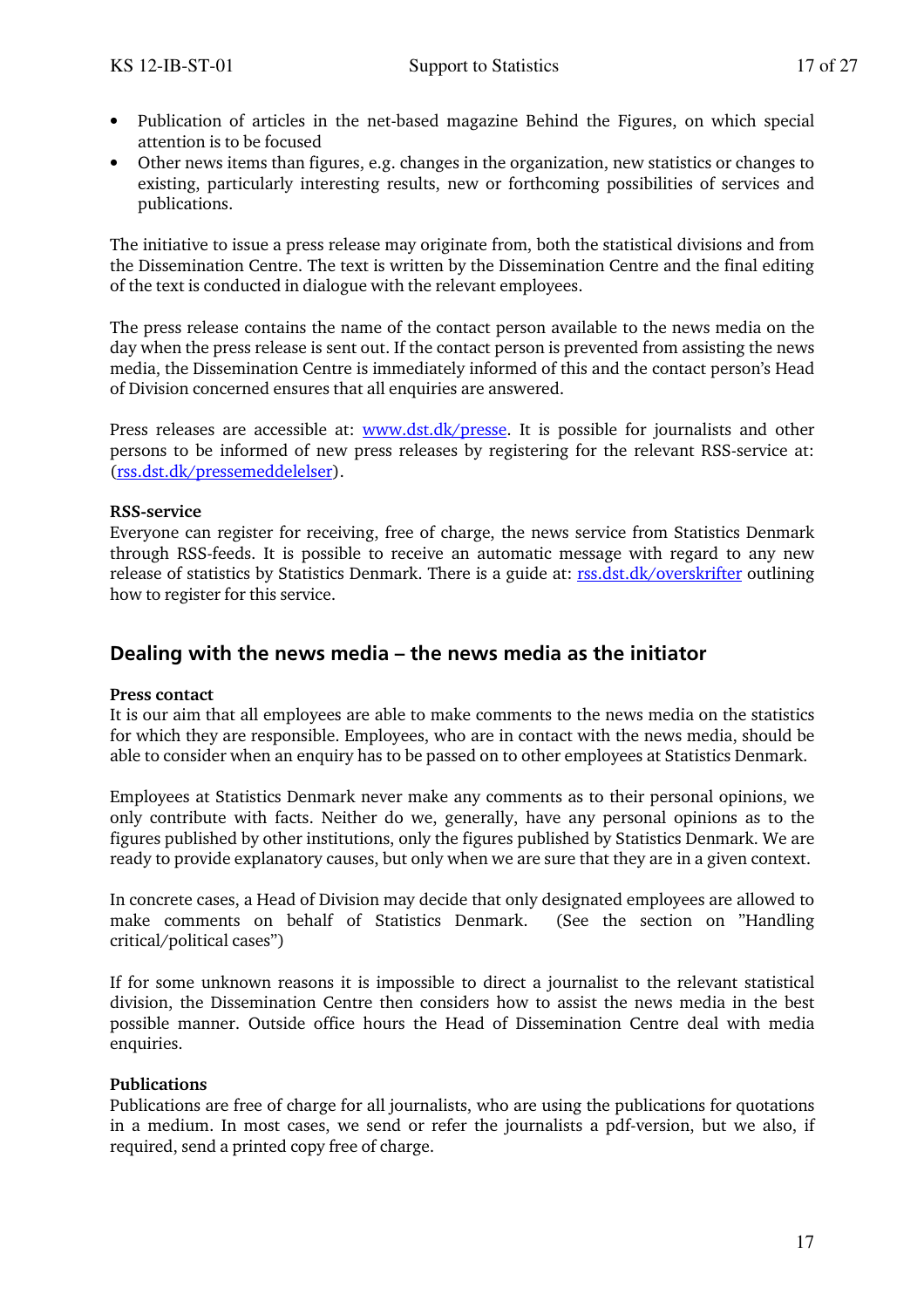Supplementary figures are also sent, free of charge, to the news media, if they are already available in the statistical division or can be provided within a reasonable period of time, and the task can be adapted to the daily workload. Journalists must be provided with a particularly high degree of service, taking into consideration that they present to the general public the figures produced by Statistics Denmark

#### **Reporting of press contacts**

Immediately after receiving an enquiry from the news media, the employee concerned must brief the Dissemination Centre and his/her own Head of Division of the enquiry, for the purpose of enabling us to keep up with and not least to follow up on the press contacts. This is done via the intranet (link is given on the front page).

The feedback consists in a standard message with name of the medium, name of the journalist, the subject and the expected publication (e.g. "article tomorrow" or "news coverage" in the TV News in the evening). It is essential that enquiries from the news media are never "stranded" at Statistics Denmark. Any employee dealing with an enquiry from a journalist is responsible for:

- Either answering the enquiry
- Or passing it on to the right person at Statistics Denmark
- Or ensuring that the journalist is immediately in contact with the Dissemination Centre.

When in doubt, the Dissemination Centre is the safety net guide for journalists who do not know to whom their enquiry is to be directed. Enquiries spanning several statistical areas are primarily handled by the Information Service (Library).

#### **Overseeing the news media – including errors, criticism and source reference**

The aim of overseeing the news media by Statistics Denmark is to follow up on the news media's mention of figures published by Statistics Denmark. If we become aware of erroneous or misconstrued interpretation of our figures by the news media and by others (e.g. weblogs), we respond in a prompt and consistent manner by directing enquiries to the medium concerned. This is always carried out in cooperation with the Dissemination Centre.

It is therefore essential that employees at Statistics Denmark, who become aware of erroneous or misconstrued mention of our figures in the news media, immediately contact the Dissemination Centre.

If any criticism appearing in the news media is subject to errors or misunderstandings or is totally unfounded, we will react promptly to this criticism. The initiative to respond may originate from the Dissemination Centre or the statistical divisions, but the Dissemination Centre will always be involved in responding to the criticism put forward by the news media. If we respond by means of a discussion paper, it is formulated by the Dissemination Centre in collaboration with the relevant employees.

We respond in similar manner, when our figures are used in contexts, where Statistics Denmark is not indicated as source. The initiative may originate from the Dissemination Centre of the statistical divisions. The Dissemination Centre is always responsible for deciding whether to respond and assist the relevant employees, if a response is needed.

Statistics Denmark is independent of political and other interests and we aim at presenting our figures in a neutral manner. It is frequently seen that the news media select, compose or present our figures in a different manner than we have done, typically for the purpose of underlining a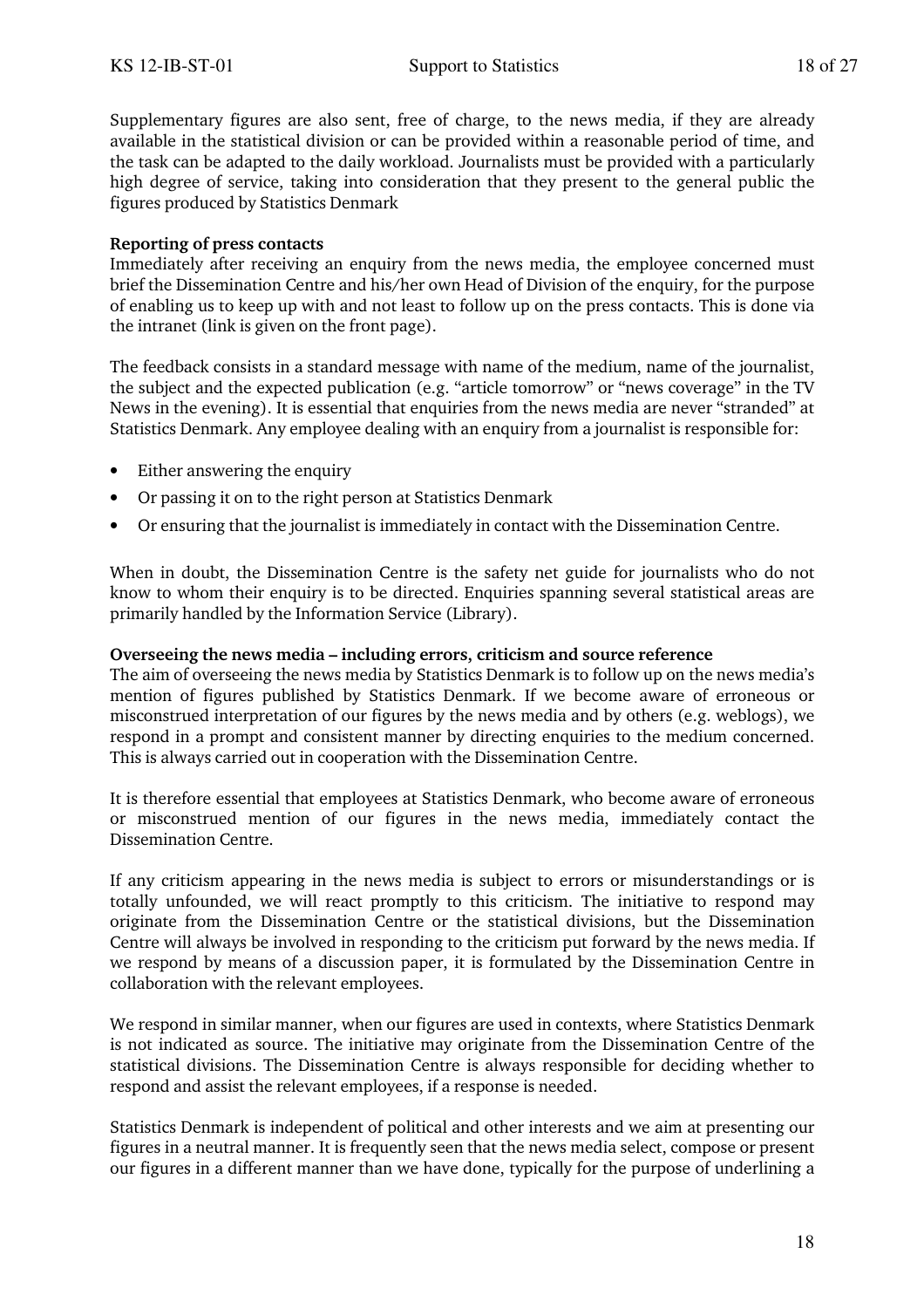specific point of view or argument. It is also frequently the case that the news media create their own figures on the basis of Statistics Denmark's figures. As long as it can be said that the use of the figures is not misleading, Statistics Denmark can still be indicated as source. If there are other sources than Statistics Denmark with respect to, e.g. a diagram or table, we also want that the other sources are also indicated.

If Statistics Denmark's figures are processed by the news media by, e.g. composing new concepts or classification that are not used by Statistics Denmark or by changing the weighting, seasonal adjustment or similar, it must appear from the figures that they have been processed, e.g. by writing "Source: Own calculations made on the basis of figures from Statistics Denmark".

The principles with regard to source reference are similar to those applying to publicly available figures as for figures acquired from Statistics Denmark.

The Dissemination Centre assists the remaining part of the institution to keep up with the news media and make briefings not later than 10.00 a.m. via e-mail to all employees with respect to the present press coverage. Any coverage in the news media is registered electronically, and any employee can, consequently, always see the number of press coverage with regard to each release in *News from Statistics Denmark.*

### **Handling critical/political cases in the news media**

#### **To be at the cutting edge**

There is nothing odious attached to the circumstance that Statistics Denmark can also make errors, detect defects connected to our product or change our working methods. But in order to maintain our trustworthiness and avoid misunderstandings and a negative focus by the news media, it is essential that we openly admit these circumstances before they are pinpointed by outsiders. This may be the decisive difference in relation to whether or not the news media will present the story and to which extent. If the story is presented, it is easier for us to set the agenda, when we draw attention to any unfortunate presentation made by us, than if the problem is raised by an external authority or person. In other words, we gain trustworthiness by openly admitting that we have made mistakes or created problems, whereas our trustworthiness will suffer if this is instead pointed out by others.

*Therefore:* If you become aware of an error or a problem related to your area of responsibility, it is important that you also inform the Dissemination Centre of this as quickly as possible – also even if you do not have a solution to this problem, This could also be prior to a release of statistics where there is a risk of the news media will interpret changes or revisions as errors. The Dissemination Centre will in collaboration with the statistics division concerned immediately make an assessment as to whether proactive efforts are necessary.

*How:* The proactive efforts can in many cases consist in a short addition to an article in *News from Statistics Denmark* or in a Quality Declaration. It could also concern footnotes on our subject-pages, e-mails informing the editorial staff prior to the publication of the statistics and in rare cases a proper press release.

#### **A case is in the offing**

The first sign that a political/critical case is in the offing could be that:

- our methods or trustworthiness are questioned
- the figures are to be used in a political context, where details and methods are decisive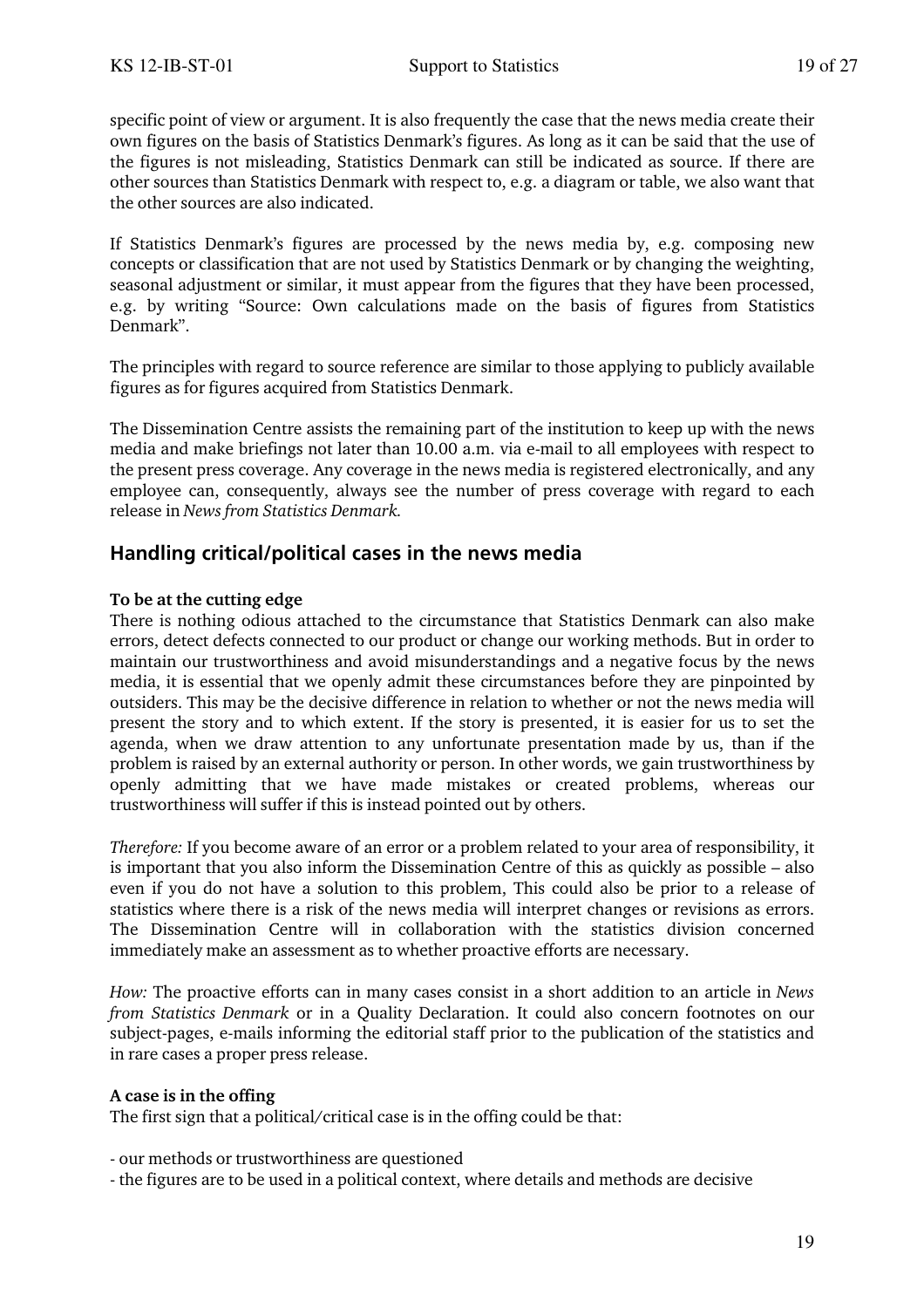- we are asked to present figures for the purpose of drawing comparisons with figures produced by others or assessing figures produced by others.

In this context, employees must seek advice from his/her Head of Division/Director before responses are made to any questions. The Dissemination Centre is involved by the Head of Division/Director or reversely, and it is considered in collaboration whether the case can prove to be a critical/political matter. If this is the case, the General Director of Statistics Denmark is also involved.

#### **One person as the central spokesperson**

One person is appointed who makes statements in these cases. This implies that there is consistency in all our messages, and that erroneous information is not put forward. As a basic principle, we always put forward comments if we are asked to do so. "No comments" implies that we have no possibility of managing the situation, and at the same time is may seem as if we have something to hide. The statement has to be well prepared and coordinated. The Head of Dissemination Centre/journalist brief the relevant statistical division at an early stage in the process as to which person is to put forward any comments.

*Who is responsible for/has the obligation to make comments on a case?* 

- If there is a specific professional problem, it is the Director responsible for the area in question who puts forward any comments. However he/she can decide to designate the Head of Division.
- If the story is about more general, principle problems for Statistics Denmark, it is the Director General who makes a statement. If the Director General is not present, it is the acting director general who makes a statement. The Director General or the acting director general can decide to designate another person (typically a Director) to make a statement.
- The Director General can always decide to be the central spokesperson, irrespective of the substance of the case in question.
- In those cases, where the Head of Dissemination Centre is professionally equipped to do so, he can decide to be the spokesperson.
- It is Statistics Denmark and not the journalist who makes an assessment as to which person is best suited for putting forward any comments.

#### **The critical interview**

Before making a statement with respect to cases of a potential/critical character, you are always asked to provide your citations to be reviewed, so that they can be approved. The Dissemination Centre is involved in providing assistance as to assessing whether the citations can give rise to unwanted angles and stories.

Framework for the interview*:* 

- Ask thorough questions with regard to the journalist's facts, before you make any comments, so that we are sure of the basis on which we make comments. It is only reasonable that we have a possibility of checking whether the premises of the story are correct. This should also be in the interest of the journalist.
- Ask, if required, to receive the questions thus enabling you to send the replies by e-mail, if it is possible. This reduces the risk of erroneous citations and whether agreements are not complied with. This also enables us to have time for examining any questions of doubt.
- Enter into clear agreements with regard to the framework of the interview, possibility of checking citations and deadlines for comments.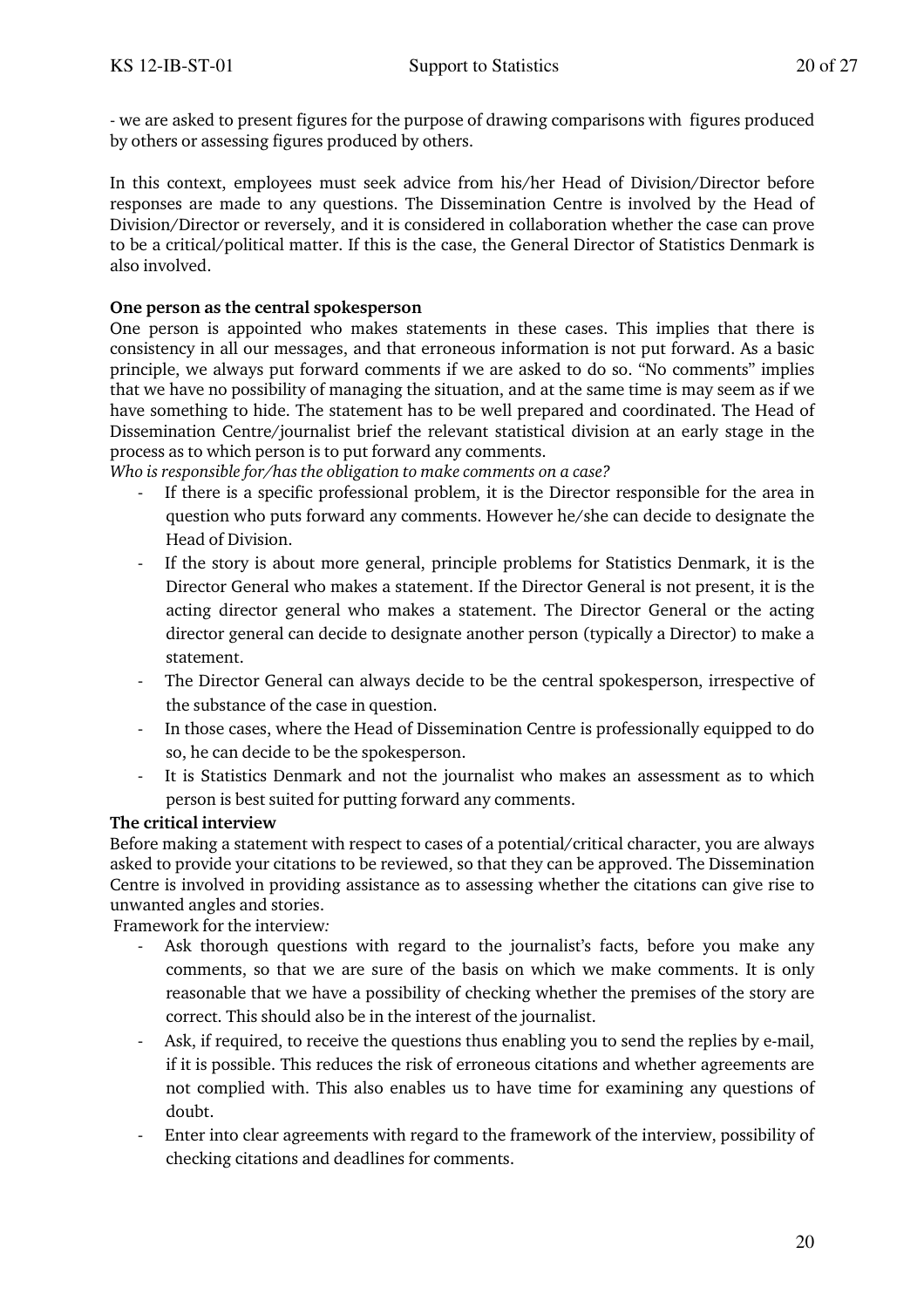If we are asked to participate in an interview for radio/Television, it is, of course, not possible, to receive citations for approval, but in this respect it may be a good idea to involve the Dissemination Centre in order to discuss the interview in advance.

#### **The process is in progress:**

- If possible, inform the news media that replies/comments are imminent, and when they can expect to receive this.
- The first step is to find out whether the story is correct or not. This implies that all facts must be reviewed, so we know whether the basis of the story is durable. When this has been clarified, the team assesses (Director General, Director, Head of Division, the person responsible for the production of the statistics, Head of Dissemination Centre and the journalist) what statement is to be put forward to the news media. What is our main message and how are we getting through with this?
- When this has been ascertained in a joint collaboration, what is true and what is not true with regard to the story, and how are we to present the case with respect to the news media, is it the journalist or the Head of Dissemination Centre who has to write a paper/press release/articles with inputs from the statistical division concerned, as required – this could both be inputs orally or in writing. The draft for a paper is finally approved by the Director General.

*Statements in the news media:* 

The Director General has the last word, but it is generally the Head of Dissemination who assesses to which media we are to put forward a statement and when.

*Overseeing the news media:* 

During the process, developments and propagation of the story in question in the news media are thoroughly overseen by the news media coordinator, who sends current information by e-mail to the team which may appear in connection with overseeing the news media. It is the task of the news media coordinator to draw the team's attention to any new items of information or angles that may appear during the process.

*Dissemination Centre is kept informed and briefs all relevant statistical divisions and persons in the process:* 

The Head of Dissemination Centre and the journalist employed with the Dissemination Centre have the coordinating role during the entire process. They are current kept informed of what is happening in the case. In this way, it is possible for the Dissemination Centre to inform all relevant statistical divisions and persons at Statistics Denmark as to the development of the case and keep a check on who puts forward any statements. This is important in order to avoid that a person, who is contacted directly by a journalist, puts forward comments because he/she is not aware that the case is already in progress in another place at Statistics Denmark.

#### **Subsequent-phase:**

A meeting is agreed by the team at which the process is reviewed. Is there anything that is to be follow-up on? What can be learnt from this in the future?

#### **Other:**

The Directors and Heads of Division can, if required, ask about participation in media courses, either in-house training or external training.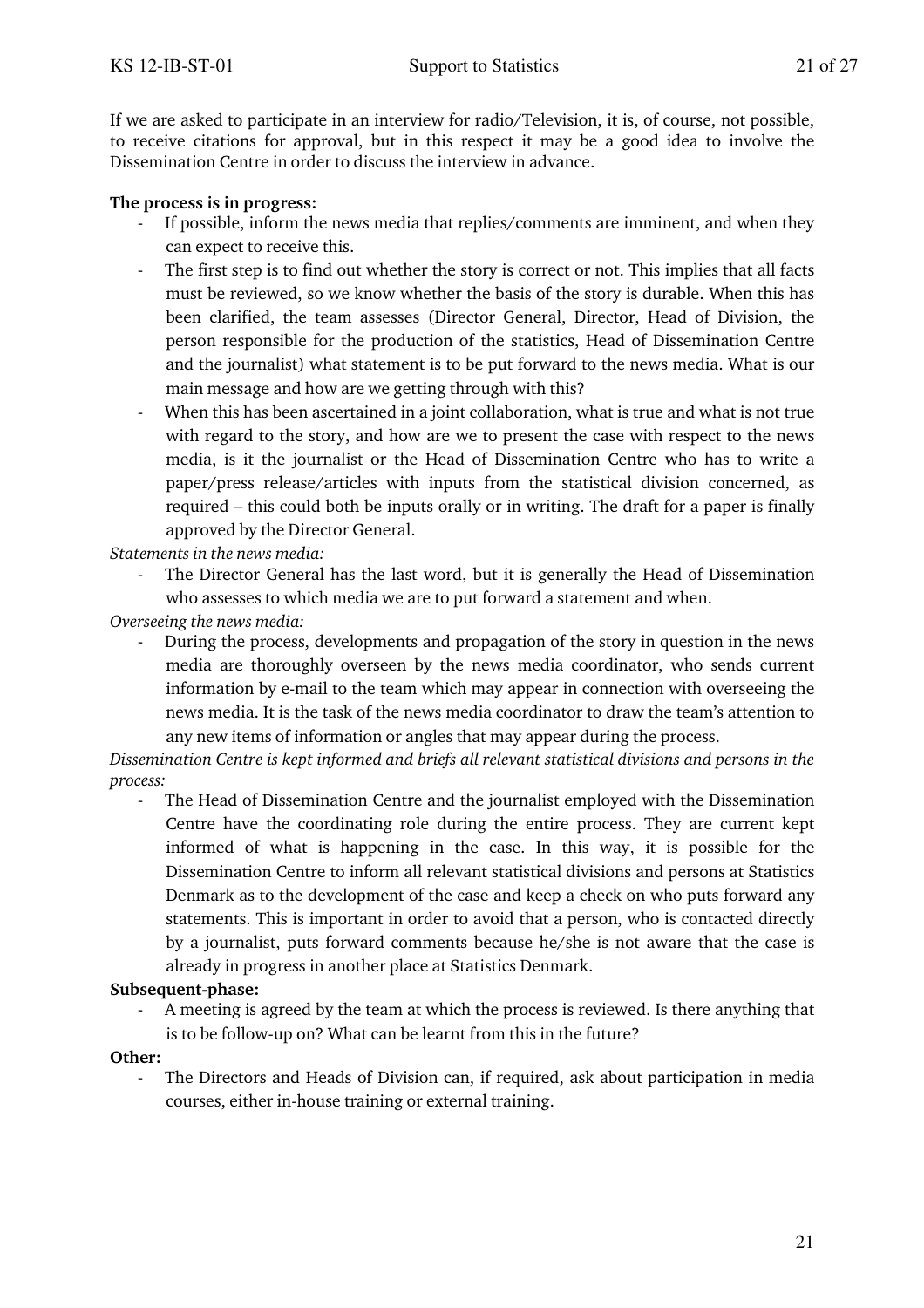### **Knowledge-sharing and development of competences**

#### **Introductory courses and seminar for journalists**

The statistical divisions and the Dissemination Central keep track of who writes about our statistical area. Journalists are regularly invited by the Dissemination Centre to participate in courses about Statistics Denmark. Journalists are also welcome to contact us for participation in an introductory course. With the assistance of employees from the statistical divisions, the Dissemination Centre holds, as required, news media courses at the premises of Statistics Denmark, for the purposes of providing inspiration to journalists.

The statistical divisions and the Dissemination Centre aim at being aware of new angles to already published figures, which could be of interest to the news media or to some journalists. The Dissemination Centre assists in making contact with the right journalist or the news media as a whole.

#### **Visits to journalistic colleges and news media**

We cooperate with various journalistic colleges in the following towns: Odense, Aarhus and Roskilde. Here, we offer to inform them, free of charge, about Statistics Denmark in general and about how, as a journalist, to find a good story behind the figures. It is our aim to visit the journalistic colleges once every year.

We make many efforts to keep in close contact with the news media. We visit, e.g. the editorial staff of the different news media throughout Denmark. This opens up the possibility for following the work carried out by the news media and thus enable us to be fully updated as to the working conditions of the news media. Furthermore, we also briefly inform the editorial staff of the various publications published by Statistics Denmark and we provide them with ideas and show them how journalists can easily browse through, e.g. our database StatBank Denmark and thus find their own good story behind the figures.

#### **In-house news media course**

All employees at Statistics Denmark who are likely to get in contact with the news media – including the managerial staff – participate in an in-house media course in which they are briefed about media policies, working conditions of the news media, proper dissemination in writing, etc.

In Statistics Denmark's introductory courses for newly-appointed employees, participants are briefed about Statistics Denmark and the news media.

All employees who may have to deal with the news media should generally keep themselves informed of Statistics Denmark's outward activities via, e.g. "Today's Release of Statistics" and "Today's Press Releases", so that we can provide the news media with the best possible service.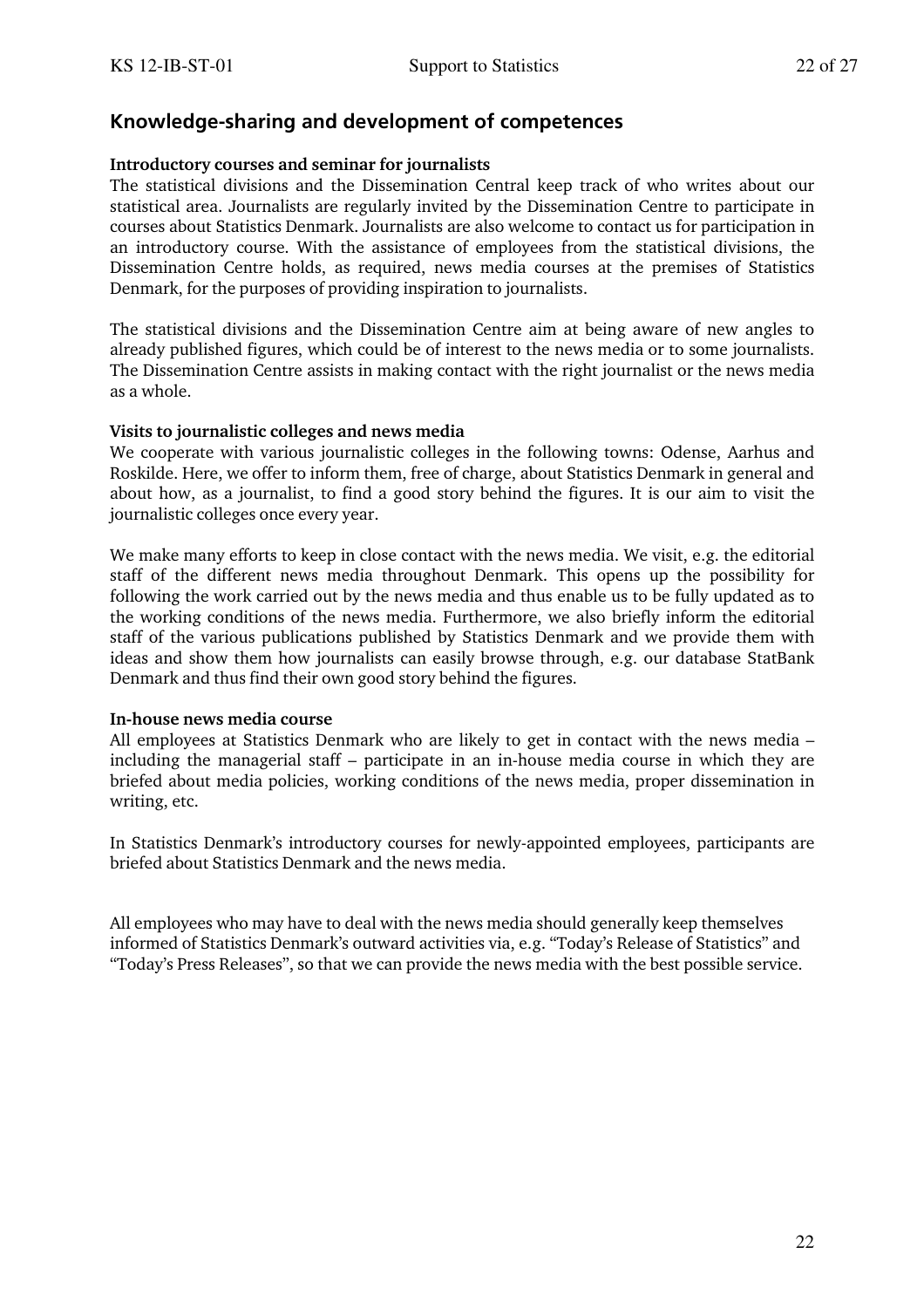# **When the News Media Calls**

## **1. How to deal generally with press contact**

Press contact is always a matter of urgency and a precondition of successful contact with the press is consequently rapidness.

It must be easy for the news media to gain access to statistical information from Statistics Denmark. We make efforts to support the news media as quickly as possible.

It is essential that enquiries put forward by the news media are never "stranded" at Statistics Denmark. When an employee at Statistics Denmark receives an enquiry from a journalist, the employee is responsible for:

- either answering the enquiry
- or passing it on to the right person in the statistical division in question
- or passing on the enquiry to Library & Information or the Dissemination Centre

Library & Information provides answers to factual questions which cut across Statistics Denmark's statistical divisions or which concern foreign statistics.

The Dissemination Centre acts as safety net and guide for those journalists who do not know which persons they should contact.

If you become aware of erroneous or misconstrued mentioned of Statistics Denmark's statistical figures in the news media, immediately contact the Dissemination Centre which will consider whether any action should be taken.

## **2. Who deals with the news media?**

It is a general rule that the employee who has specialist competence in a subject-area deals with the news media. When an employee is contacted by the news media, the employee should be able to consider when an enquiry has to be passed on to other employees at Statistics Denmark. As employees are entitled to make comments to the news media on behalf of Statistics Denmark, employees are also obliged to answer or provide answers when questions are put forward by the news media.

Please remember that employees at Statistics Denmark never make any comments as to their personal opinions, we only contribute with facts. Neither do we, generally, have any personal opinions concerning the figures published by other institutions, only the figures published by Statistics Denmark. We are ready to provide explanatory causes, but only when we are sure that they are in a given context.

A Head of Division may with regard to concrete cases decide that only designated employees are allowed to make comments on behalf of Statistics Denmark. See the section on "Handling critical/political cases in the news media.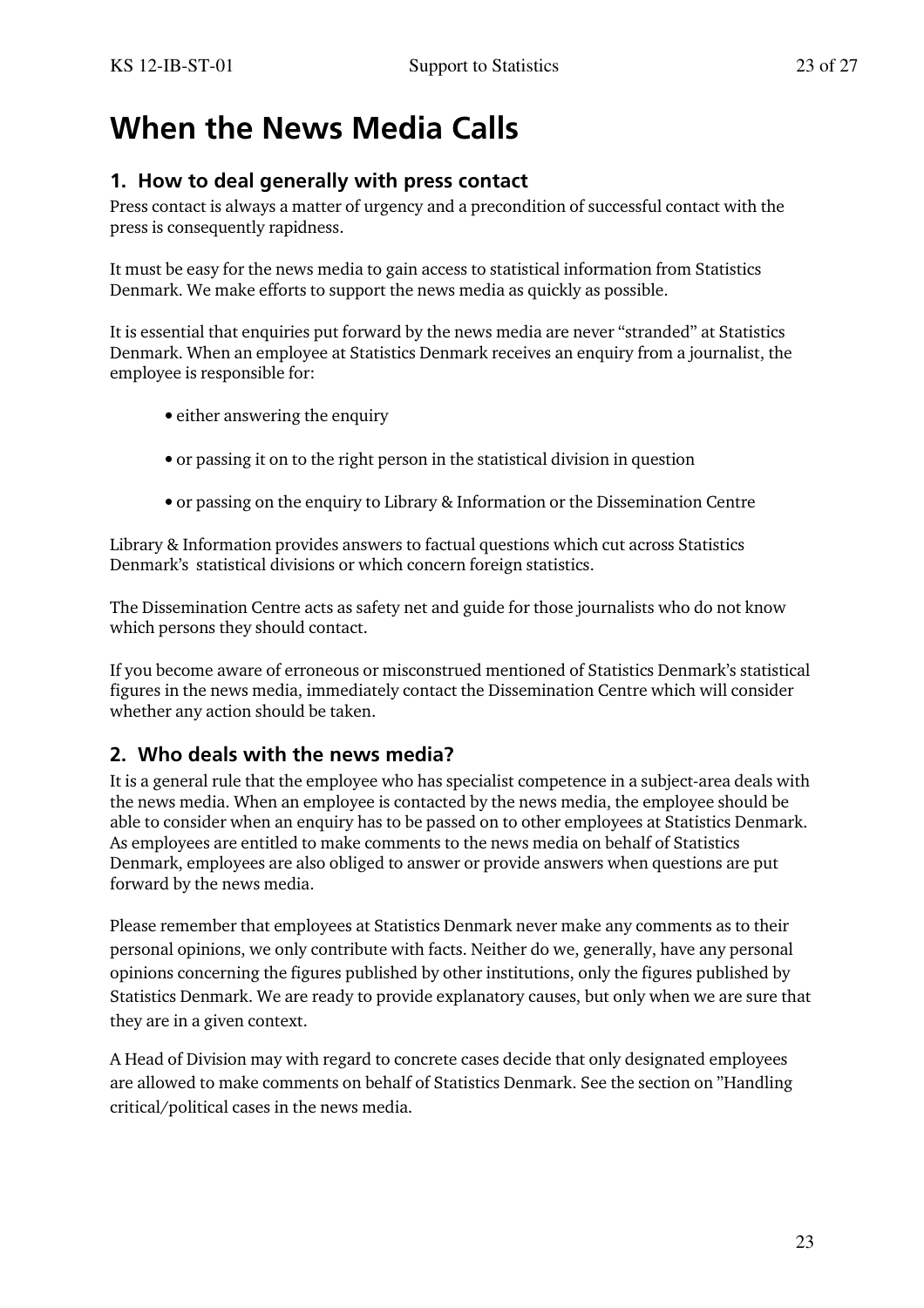## **3. Some good pieces of advice when the news media calls**

It is a general rule that you are the expert when a journalist calls Statistics Denmark, and the journalist is calling you because he/she wants to get a story of – or wants to be confirmed or obtain information for an article.

Even if you do not agree with the priorities of the news media, it is nevertheless important that we support the news media on their own terms – also in cases where a journalist's news angle is different to ours.

Use the following pieces of advices in connection with interviews:

- What is the purpose of the interview? Is it background or quotation?
- Journalists take it for granted that they must quote everything said by you. If not, you must inform the journalist of this or in relation to the individual items of background information for which you do not want to be quoted.
- Take your time. If you need to gain insight into a question or to have the papers in front of you, then ask the journalist if you can return in 10 minutes. This is understandable to any journalist who is pressed for time.
- Refrain from making formulations in an incomprehensible manner remember that neither is the journalist, reader, viewer or listener an expert.
- Think in headlines. It is easy to make brief formulations without treating the question in a manner that is not objective.
- It is important that you comment on and explain the figures in this way you make sure that the journalist is able to make a better story, because the figures are being understood and put into the right perspective.
- Be ready to provide additional information. If you know any persons who are able to provide new information, then refer the journalist to these persons. Also inform the journalist of conditions that he/she is not asking about, but which you consider could be of interest to the journalist – you possess great knowledge and the journalist would like to be informed of this.
- Get the mail address of the journalist, even if you do not expect that you will need this. The mail address may prove to be useful if you are unable to contact the journalist or you can use the mail address for sending texts/documents forward and backwards.
- Please remember to keep you promises.
- Trust the journalist, if you have no other reasons than to trust him/her. It is rarely necessary to ask the journalist if you may see or hear the quotations for which you are responsible (unless the story is critical or conflict-ridden). It is time-consuming and burdensome to you and the journalist – deadlines are frequently placed after your working time. And at other times it may be useful for the journalist as well as you, if you receive an email with the article
- Remember to ask the journalist about what is the outcome of his/her enquiry. When will a possible article be published?
- Contact the Dissemination Centre's journalist or communications staff prior to larger interviews, in cases of discussion papers, ideas and in general. We can assist you and provide you with good pieces of advice.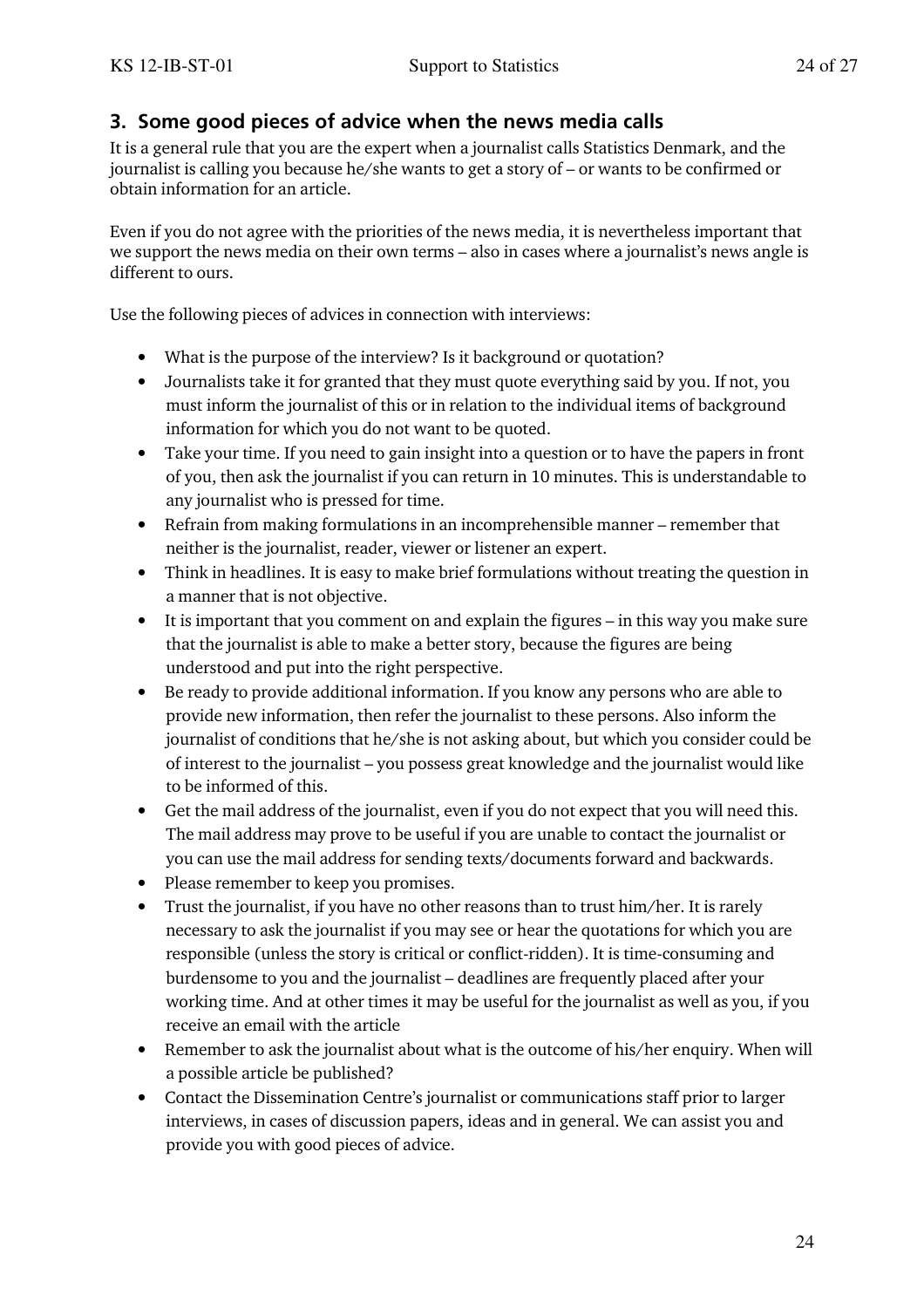## **4. Rules for free publications and figures for the news media**

New figures are published and made available to all at the same time – also the news media – at 9.00 a.m. on date of release. When the main results are published in the rapid release service *News from Statistics Denmark,* the entire survey is, in principle, published.

Publications are free of charge for all journalists, if they are using the information for editorial mention. Supplementary figures are also sent, free of charge, to the news media, if they are already available in the statistical division or can be provided by means of limited efforts. However, proper service tasks for the news media are, however, provided subject to user charges.

If a publication is requested by the news media, a pdf version of the publication may, as a general rule, be sent. If the printed edition is requested by the journalist, contact is made to the person who is responsible for the publication in order to obtain a copy and you must make sure that the journalist receives a copy of the publication.

Yearbooks and theme publications prepared on the basis of already published figures may be sent to the journalists in advance, provided that the journalist have accepted that figures must not be published until an agreed time. This must always be agreed, in advance, with the statistical division concerned and the Dissemination Centre and Statistics Denmark's Director General.

### **When the journalist has called**

It is important for Statistics Denmark to coordinate and follow up on a dialogue with the news media. In this way, we make sure that several employees do not make statements about the same question – and thereby maybe sending out different signals. We will thus be able to follow up on the stories of the news media and be at the cutting edge in case of any critical comments.

Consequently, immediately after receiving an enquiry from the news media, the employee concerned must brief the Dissemination Centre. On the front page of the intranet under the item *Reporting of press contacts* there is a link to a page for reporting, where the employee can provide the following information:

- **With whom did you speak?** Name of the medium and journalist.
- **What was the subject?** Did you provide any figures, a reference?
- **What will be the outcome of this (an article or news coverage)?** Where and when, if possible?

## **5. Follow up on today's publications and news coverage**

The employee can follow up on the outcome of his/her press contact. A reference is shown on the front page of Statistics Denmark's homepage to *Statistics Denmark in the news media* – here the employee can see brief summaries of today's news coverage in the national media. The employee can also undertake a search either by applying a guideword, a previous date, name of the medium or journalist.

If the employee sees or hears any mention of Statistics Denmark which is not included in the summaries of the news coverage, please draw our attention to this by sending an email to press coordinator Marianne Sørensen or to@dst.dk. The same applies if the employee considers the reproduction of the summary to be wrong.